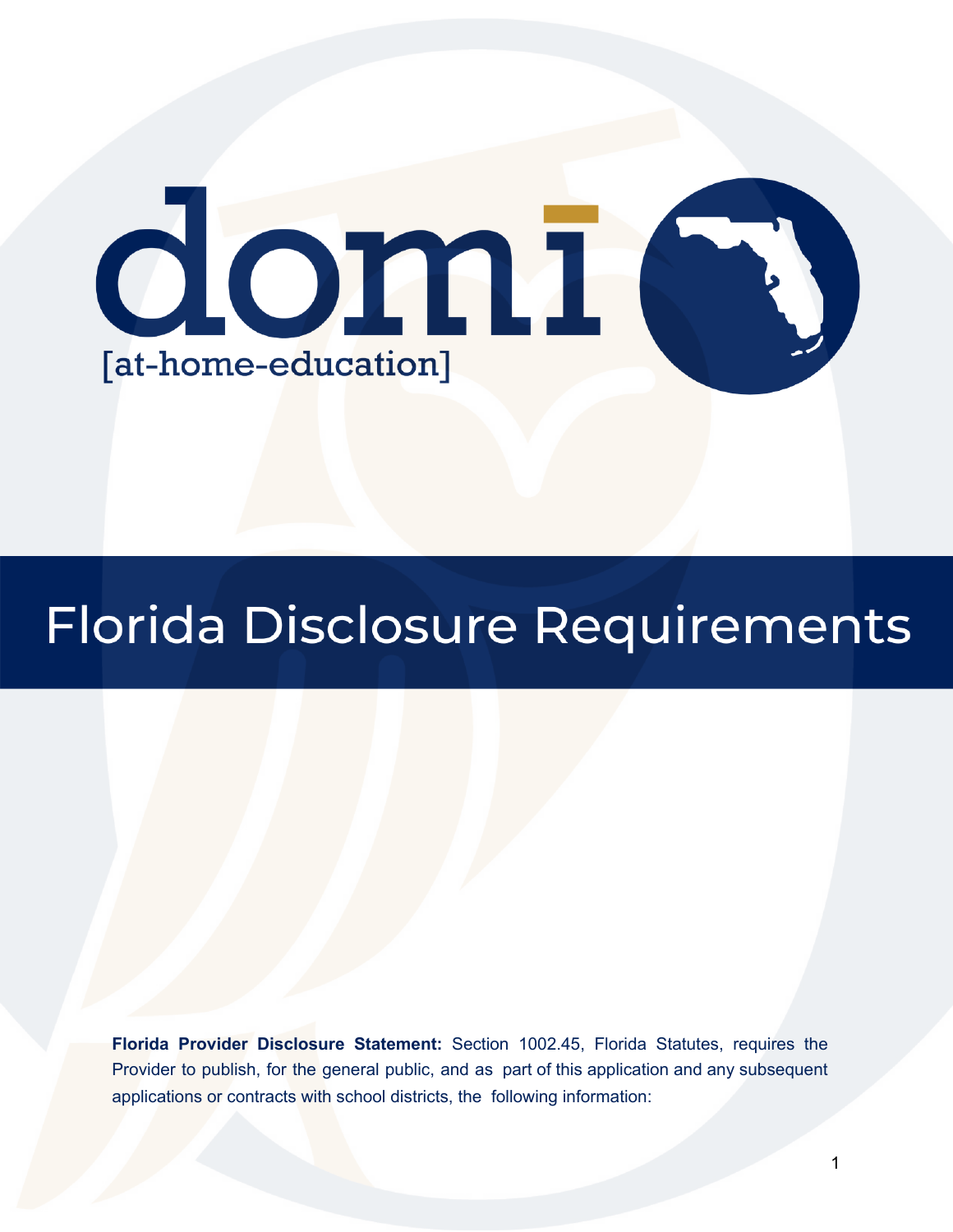

# <span id="page-1-0"></span>Table of Contents

| <b>Table of Contents</b>                                                                                                       | $\mathbf 2$     |
|--------------------------------------------------------------------------------------------------------------------------------|-----------------|
| <b>Curriculum and Course Content</b>                                                                                           | 4               |
| Source/Origin of Curriculum and Course Content                                                                                 | 4               |
| Specific Research/Best Practice Used in Design                                                                                 | 5               |
| <b>Frequency of Revisions</b>                                                                                                  | $6\phantom{1}6$ |
| <b>Research Related to Effectiveness of Curriculum</b>                                                                         | 6               |
| Evidence that Content/Assessments are Accurate, Free of Bias, Accessible for Students<br>with Disabilities, ELL, NCAA Approved | 9               |
| English as a Second Language (ESL)                                                                                             | 9               |
| Home Language Assessment                                                                                                       | 9               |
| <b>Services</b>                                                                                                                | 9               |
| <b>Exceptional Student Education (ESE)</b>                                                                                     | 9               |
| <b>Acceptance of Students</b>                                                                                                  | 9               |
| <b>Section 504 Policies</b>                                                                                                    | 10              |
| <b>NCAA Course Approval</b>                                                                                                    | 10              |
| <b>School Policies and Procedures</b>                                                                                          | 11              |
| Nonsectarian Policy and Anti-Discrimination Policy                                                                             | 11              |
| <b>Teacher Responsibilities</b>                                                                                                | 11              |
| Performance/Professional Expectations                                                                                          | 11              |
| <b>Professional Growth</b>                                                                                                     | 11              |
| <b>Professional Development</b>                                                                                                | 12              |
| <b>Student Centered Communication</b>                                                                                          | 12              |
| <b>Student Responsibilities</b>                                                                                                | 12              |
| <b>Code of Student Conduct</b>                                                                                                 | 12              |
| <b>Behavior Foundation</b>                                                                                                     | 12              |
| <b>Bullying and Harassment</b>                                                                                                 | 13              |
| Damage or Loss of School Property                                                                                              | 19              |
| <b>Parent Responsibilities</b>                                                                                                 | 19              |
| <b>Academic Accountability</b>                                                                                                 | 20              |
| <b>Academic Integrity</b>                                                                                                      | 20              |
| <b>Student Eligibility</b>                                                                                                     | 21              |
| <b>Student Selection</b>                                                                                                       | 21              |
| <b>Enrollment Deadlines</b>                                                                                                    | 21              |
| <b>Non-Discrimination</b>                                                                                                      | 22              |
| <b>Student Preferences</b>                                                                                                     | 22              |
| <b>Selection Process</b>                                                                                                       | 22              |
| Participation in Florida's Statewide Assessment Program                                                                        | 23              |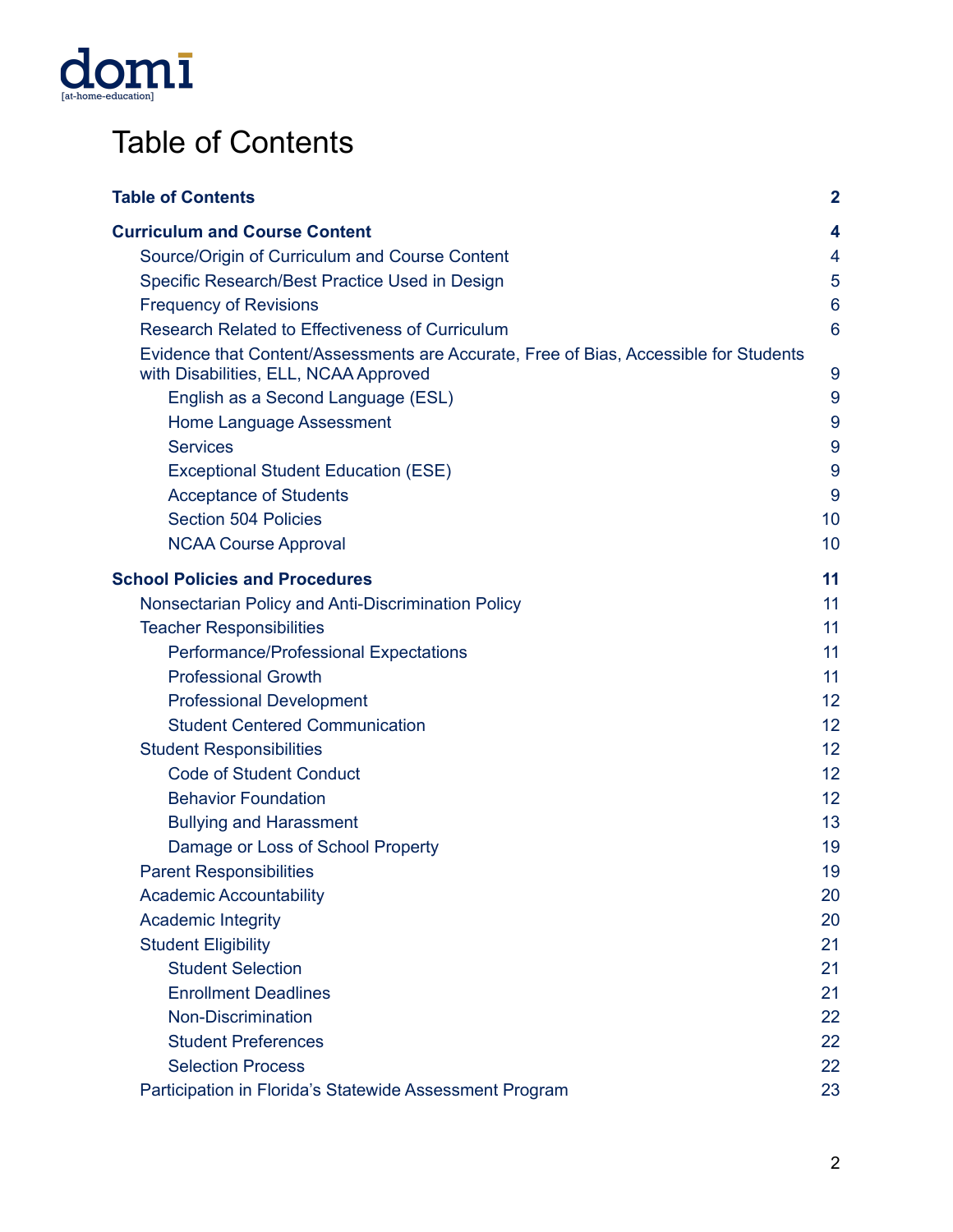

| Attendance and Participation Requirements                        | 23 |
|------------------------------------------------------------------|----|
| <b>Attendance/Participation Requirements</b>                     | 23 |
| Optima Classical Academy VIP Attendance Policy                   | 23 |
| Log Activity                                                     | 24 |
| Participation                                                    | 24 |
| <b>Reporting to Home District</b>                                | 24 |
| <b>Truancy</b>                                                   | 24 |
| <b>Certification Status and Physical Location of Staff</b>       | 24 |
| <b>Teacher Performance Accountability</b>                        | 25 |
| <b>Administrative Contact Information</b>                        | 28 |
| <b>Technical Support</b>                                         | 28 |
| <b>Contacting Your Instructor</b>                                | 28 |
| <b>Hours and Availability</b>                                    | 28 |
| <b>Student-Teacher Ratios and Teacher Loads</b>                  | 28 |
| <b>District and State Data Reporting Policy</b>                  | 28 |
| Student Standardized Assessment Results in Total and By Subgroup | 29 |
| <b>Security Measures</b>                                         | 31 |
| <b>References</b>                                                | 31 |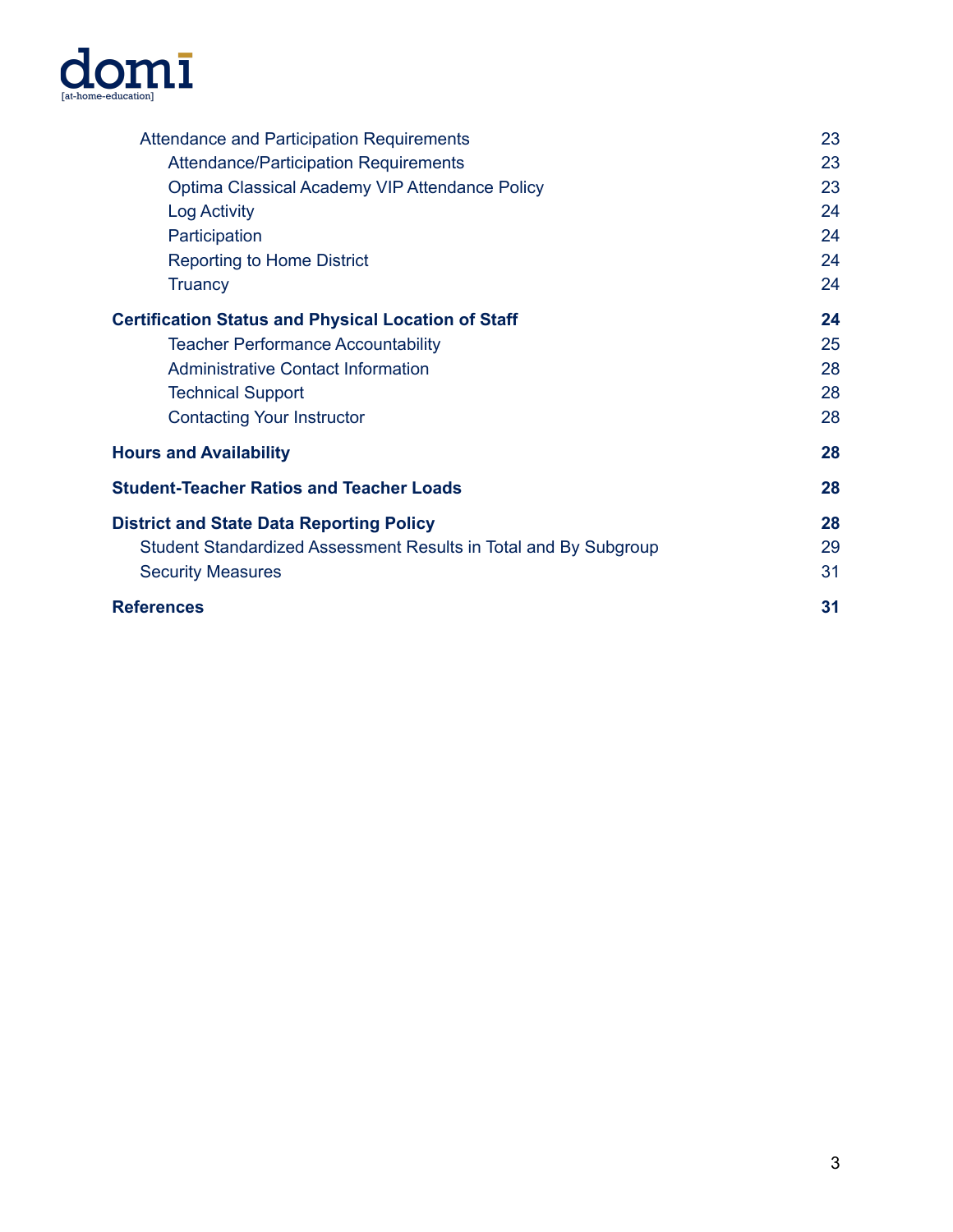

# <span id="page-3-0"></span>Curriculum and Course Content

# <span id="page-3-1"></span>Source/Origin of Curriculum and Course Content

Optima Domi seeks to provide a content-rich curriculum that uses time-tested instructional approaches with proven track records of success. While the classical, or traditional, method of education has been practiced for hundreds of years, a recent resurgence of classical education in America has brought excellent curriculum options to the forefront, including those for explicit phonics and grammar, intensive writing, Singapore math, and the study of classic literature. Numerous successful classical schools, private and public, exist across the country and have informed Domi's scope and sequence in addition to the Florida B.E.S.T. Standards. For example, The Rigg's Institute's *Writing and Spelling Road to Reading and Thinking*, based on the research of Dr. Samuel T. Orton, forms the foundation for phonetic awareness, decoding and effective writing. Core Knowledge Sequence, distributed by Core Knowledge Foundation, promotes a knowledge-based schooling based on the research and writings of E.D. Hirsch, Jr. Results from the three-year pilot of Core Knowledge Language Arts in 10 New York City public schools show that students in kindergarten through second grade using CKLA outperformed their peers in 10 comparison schools on measures of reading, science, and social studies. 1 Singapore Math provides students with a strong conceptual foundation in basic mathematics, emphasizing concepts, mental math, and number sense while employing physical and graphical illustrations of underlying mathematical rules and phenomena.

The term "innovative learning methods" refers to new, advanced, and original ideas and manners of delivering instruction to students. Innovation is found in the reintroduction of these traditional methods, vertically and horizontally integrated across grades and subjects, combined with modern research-based pedagogy and strategies and the latest technology for education delivery. Several other unique innovations characterize the classical education approach:

- 1. All students in grades four and five will be introduced to Latin roots during the study of explicit grammar. Formal study of Latin will begin in grade six using the Florida course "Beginning Latin". Latin instruction will continue through Grade 8 and will be offered as a language elective in high school.
- 2. Upper-level students will study with a focus on primary source documents to foster analytical skills and essential insight into their culture and heritage.
- 3. All students will be trained in study skills such as time management, organization, and note taking, which are essential for building stamina for further academic pursuits.
- 4. The program will introduce and seek to instill these pillars of virtue in the lower grades: courage, honesty, perseverance, self-government, service, courtesy and responsibility.

<sup>1</sup> https://www.coreknowledge.org/wp-content/uploads/2016/12/CK-Early-Literacy-Pilot-3-12-121.pdf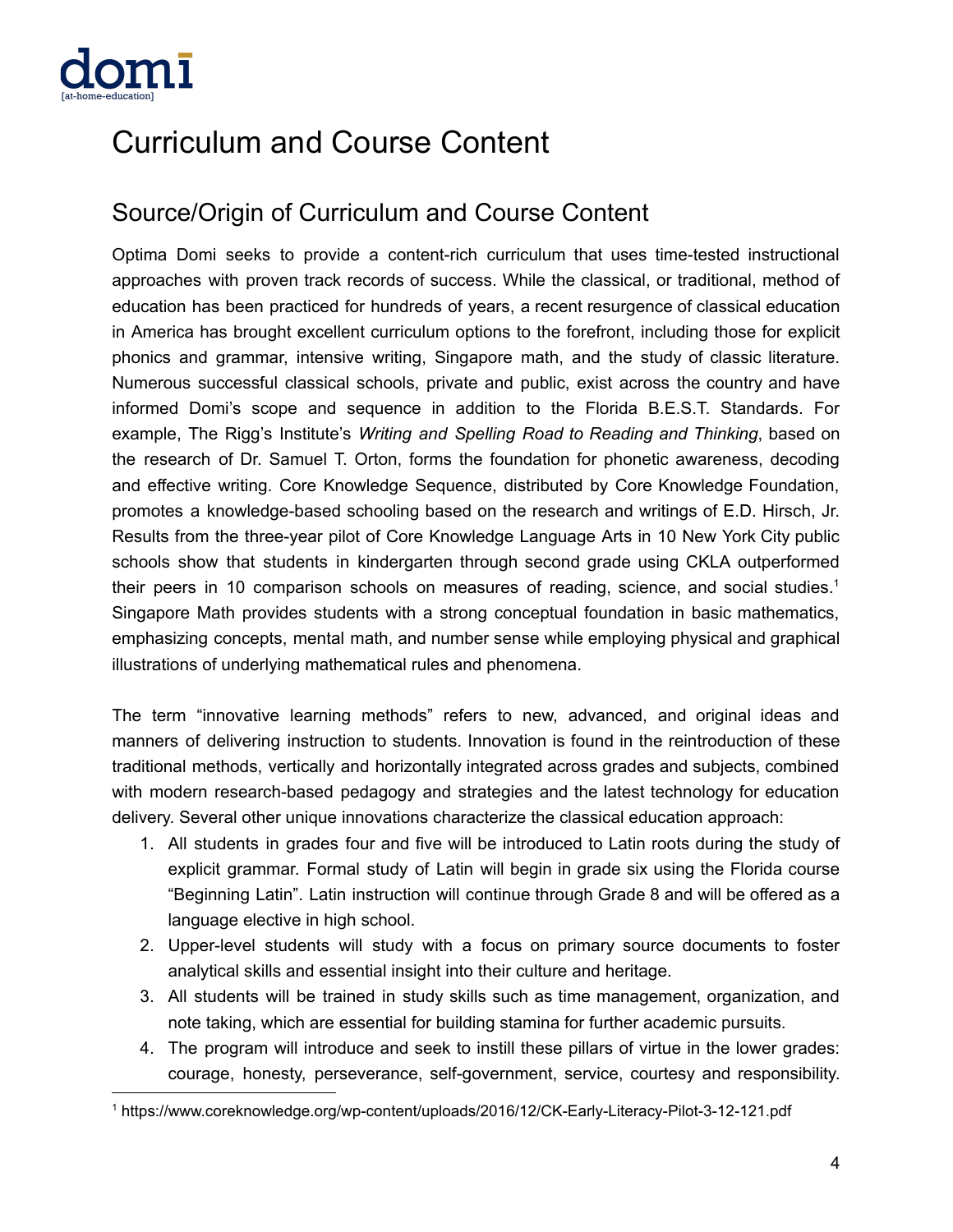

Instruction in the classical virtues (prudence, justice, temperance, and fortitude) will be introduced in the upper grades as a continuance of the elementary character program and a necessary support of the classical curriculum.

5. The classical curriculum will be delivered in a virtual environment.

While schools should always have the worthy goal of improving student learning outcomes and concrete methods of self-evaluation, Optima Domi believes that the development of character virtues will lead to strong academic success. This supports a goal of producing students who communicate effectively, are virtuous, possess cultural literacy, and are active and productive members of American society. In order to accomplish this valuable goal, we propose to use time-honored instructional methods that are now considered innovative, since mainstream academia has adopted other methods in lieu of traditional teaching over the past several decades. While many homeschool families and private schools utilize the classical model, only fourteen classical public charter schools exist in Florida currently, of the more than 670 charter schools in operation.

# <span id="page-4-0"></span>Specific Research/Best Practice Used in Design

In the earliest grades, Optima Domi's curriculum focuses the majority of the day on teaching literacy and numeracy. Both subjects are foundational to a student's academic success, so the resources and methods deployed in each case must be consistent and excellent. We will therefore use the Riggs Institute's The Writing & Spelling Road to Reading & Thinking to teach literacy and related skills, and the Singapore Math program to teach numeracy. As students mature in their facility with language, the curriculum directs their time and intellectual energy into more content-based (as opposed to skill-based) aspects of the curriculum. The basis of these subjects through eighth grade is the Core Knowledge Sequence, made available through the Core Knowledge Foundation.

Scientific research supports the Riggs method (Source: K.K. Stuebing, A.E. Barth, P.T. Cirino, D.J. Francis, and J.M. Fletcher, "A response to recent re-analyses of the National Reading Panel report: Effects of systematic phonics instruction are practically significant," Journal of Educational Psychology, 100(1), 2008: 123-134.) The Singapore Math curriculum is aligned with the Common Core State Standards at each grade level. The alignment was completed by the Singapore Math Corporation, which offers specific text and workbooks recommended for schools adopting the program. OCA has reviewed the minimal differences between the CCSS and the Florida Standards, and will address those differences with supplemental curriculum material, as needed. The Singapore Math curriculum has been utilized in the existing Florida BCSI charter schools and aligns well with the standards, based on the evidence of Florida Standards Assessment results.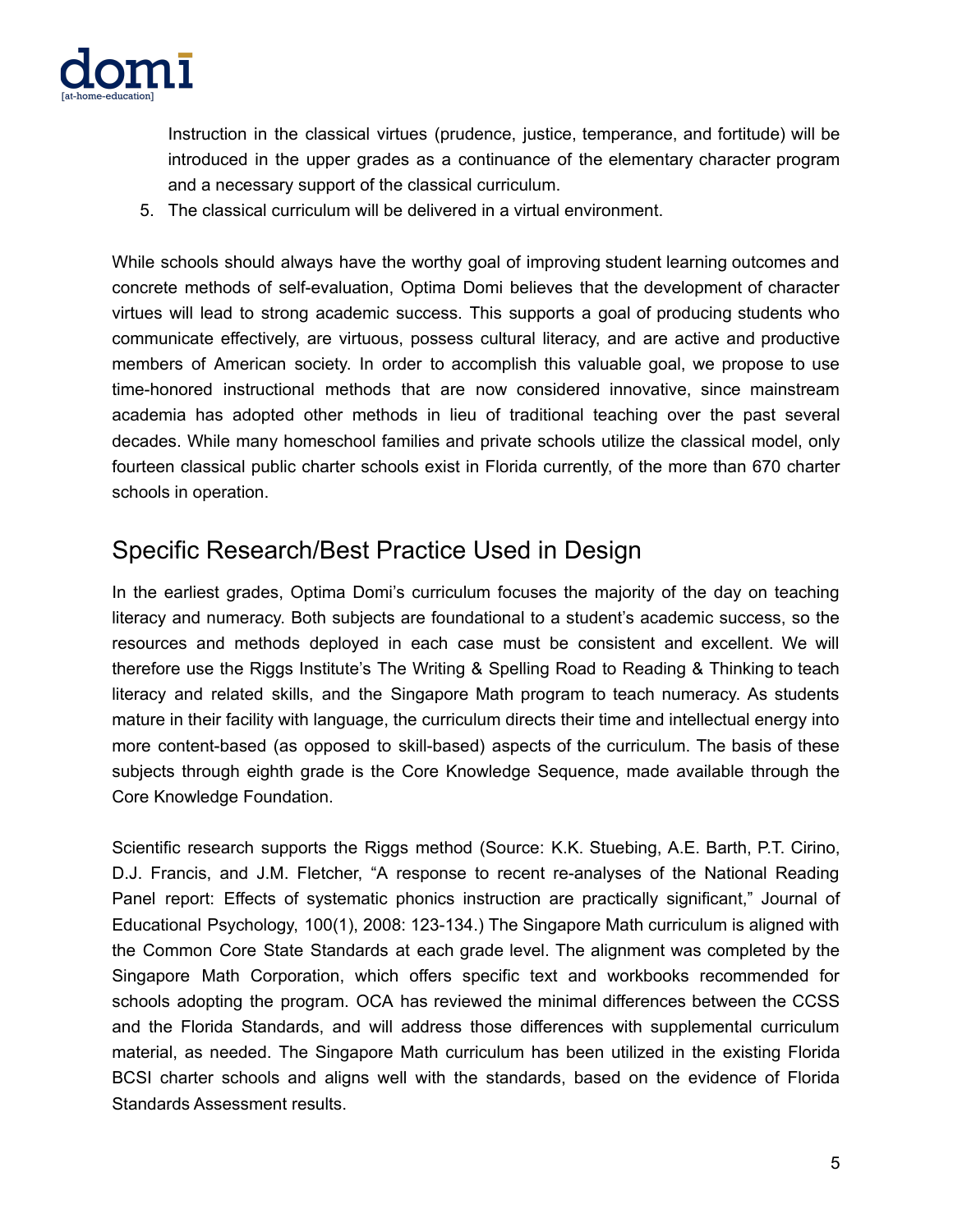

The Core Knowledge Sequence is based upon E.D. Hirsch's concept of cultural literacy, which makes it the ideal curriculum for a classical school. This sequence was developed to provide a comprehensive order to K-8 education, with the intention of training students in the art, literature, science, history, math, and language that form their cultural and intellectual inheritance. First published in 1988, it has been successfully employed and tested in hundreds of schools throughout the United States. Results from the three-year pilot of Core Knowledge Language Arts in 10 New York City public schools show that students in kindergarten through second grade using CKLA outperformed their peers in 10 comparison schools on measures of reading, science, and social studies. $2$ 

# <span id="page-5-0"></span>Frequency of Revisions

Optima Domi recognizes the need and value of a systematic and on-going program of curriculum review. The organization encourages and supports the professional staff in its efforts to identify and review new curricular ideas, develop and improve existing programs and evaluate all instructional programs. Changes in academic standards and guidance from the department of education will be reviewed annually to inform curricular changes, in addition to input from instructional faculty based on experiences throughout the school year.

Each year, the Florida Department of Education (FDOE)-reported results of student achievement will be compared with Domi's academic goals and objectives. The comparison and analysis of results will be reported to the administration and subsequently to all stakeholders. The analysis will include a breakdown of actual and expected results by subject, grade level, and various sub-groups, and discussion of success and areas for improvement. This will help to inform goals and objectives for the subsequent year.

# <span id="page-5-1"></span>Research Related to Effectiveness of Curriculum

Classical education is time proven with a history of over 2,500 years in the West. It began in ancient Greece, was adopted wholesale by the Romans, faltered after the fall of Rome, made a slow but steady recovery during the Middle Ages, and was revived in the Renaissance. The classical inheritance passed to England and from England to America through colonial settlement. At the time of this nation's founding, classical education was thriving. Jefferson heartily recommended Greek and Latin as the languages of study for early adolescence. Plutarch's Lives of the Noble Greeks and Romans was often recommended by men like Jefferson and Franklin, and Hamilton seems to have given it special attention during his military

<sup>2</sup> https://www.coreknowledge.org/wp-content/uploads/2016/12/CK-Early-Literacy-Pilot-3-12-121.pdf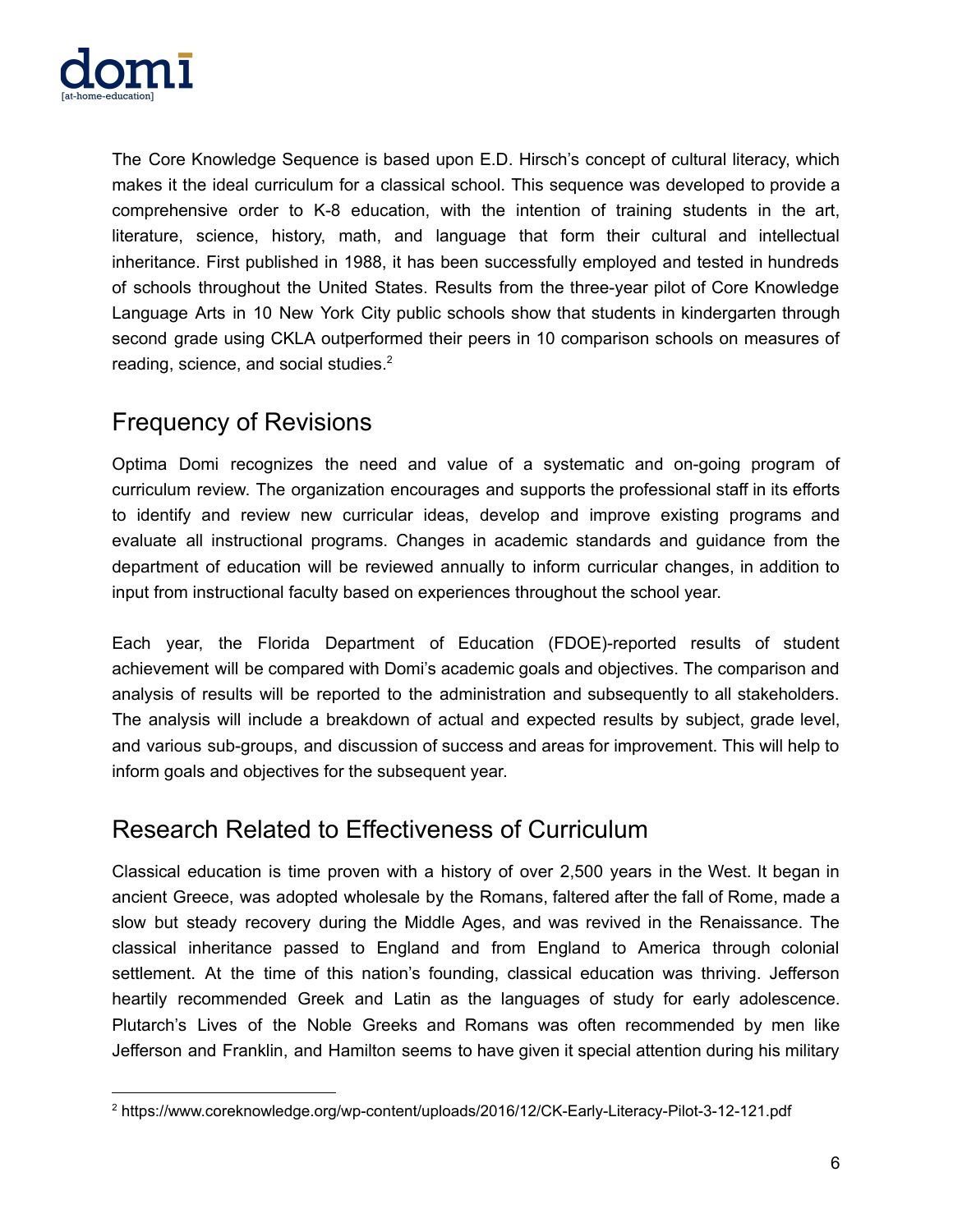

encampment at Valley Forge. Eighteenth-century Americans venerated and trusted George Washington in large part because he reminded them of the Roman patriot Cincinnatus. So important has classical education been in the history of the West that it would only be a slight exaggeration to say that the march of civilization has paralleled the vibrancy of classical schools. Such a long tradition of education continues to be relevant today.

Classical education, from a research base, is most closely aligned with cognitivist learning theories. These theories postulate that children generate knowledge and meaning through sequential development of an individual's cognitive abilities, such as the mental processes of recognize, recall, analyze, reflect, apply, create, understand, and evaluate. The Cognitivists' (e.g. Piaget, Bruner, Vygotsky) learning process is adaptive learning of techniques, procedures, organization, and structure to develop internal cognitive structure that strengthens synapses in the brain. The learner requires assistance to develop prior knowledge and integrate new knowledge. The purpose in education is to develop conceptual knowledge, techniques, procedures, and algorithmic problem-solving using verbal/linguistic and logical/mathematical intelligences. The learner requires scaffolding to develop schema and adopt knowledge from both people and the environment. The educators' role is pedagogical in that the instructor must develop conceptual knowledge by managing the content of learning activities.

A classical education is more than simply a pattern of learning. Classical education is language-focused; learning is accomplished through words, written and spoken, rather than through images (pictures, videos, and television). This is important to understand because language-learning and image-learning require very different habits of thought. Language requires the mind to work harder; in reading, the brain is forced to translate a symbol (words on the page) into a concept. Images, such as those on videos and television, allow the mind to be passive. In front of a video screen, the brain can "sit back" and relax; faced with the written page, the mind is required to exert energy and work. A classical education, then, has two important aspects. It is language-focused and it follows a specific three-part pattern: the mind must be first supplied with facts and images, then given the logical tools for organization of facts, and finally equipped to express conclusions. Riggs Institutes' reading program, The Writing & Spelling Road to Reading & Thinking, is a brain-based approach with multisensory instruction that addresses all learning styles. Riggs began with Dr. Samuel Orton, a neuroscientist who researched the functioning of the human brain in learning language skills. In collaboration with teachers, he combined his multisensory techniques with classical and Socratic instructional approaches to teaching. Riggs is an "explicit" phonics approach as defined and recommended in a Federal Compilation of Reading Research: Becoming a Nation of Readers, 1985. Scientific research supports the Riggs method (Source: K.K. Stuebing, A.E. Barth, P.T. Cirino, D.J. Francis, and J.M. Fletcher, "A response to recent re-analyses of the National Reading Panel report: Effects of systematic phonics instruction are practically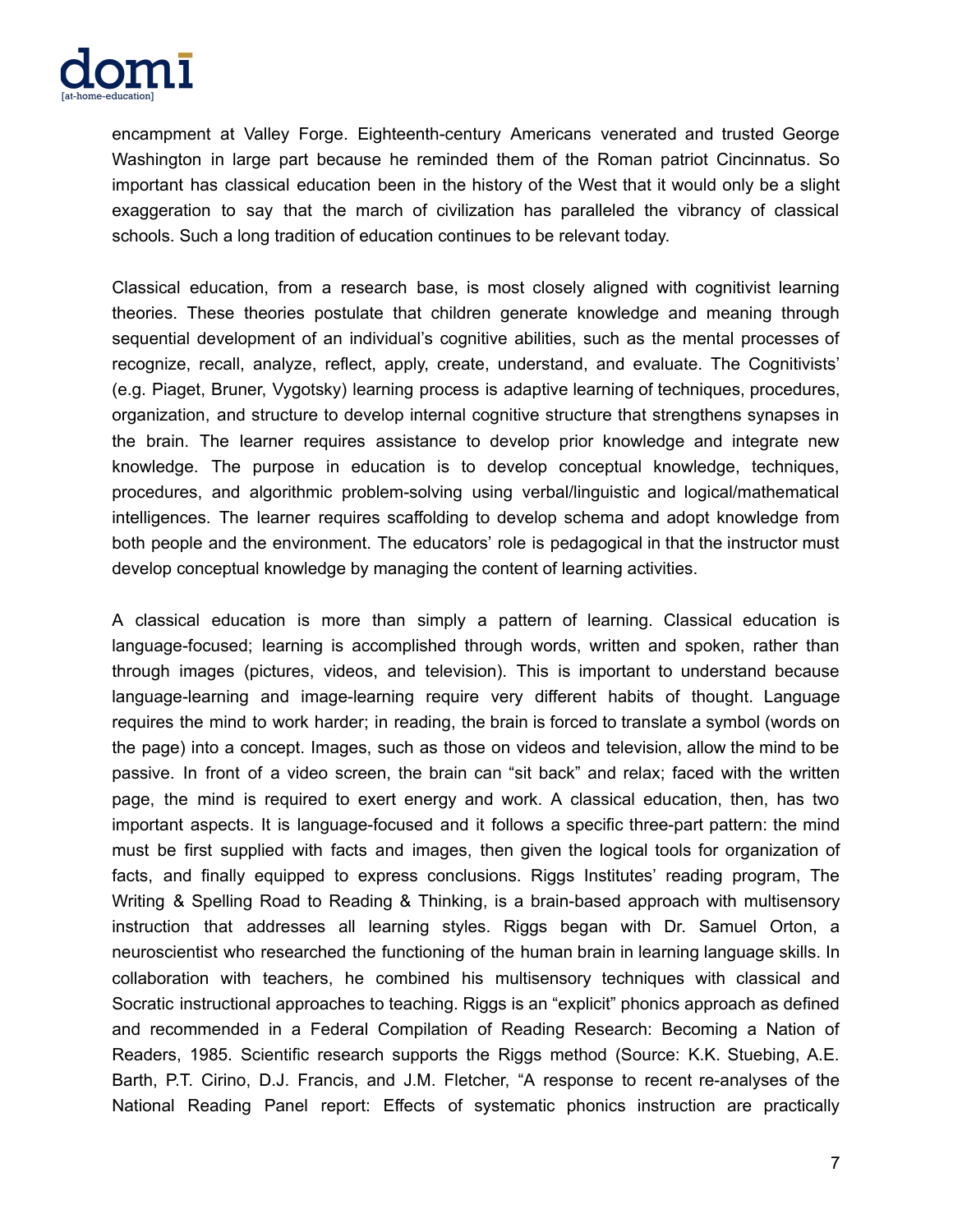

significant," Journal of Educational Psychology, 100(1), 2008: 123-134.) The explicit phonics approach is often used as a remediation technique in non-classical schools, when students begin to fall behind in reading. We believe that utilizing explicit phonics with all students from inception will reduce the need for remediation in the future. Accommodations for students with special needs will be implemented throughout various stages of the learning process according to the students' IEPs. For example, a student may need additional time or an alternate technique for memorizing the phonetic sounds.

For grades K-7, math will be taught using the U.S. edition of Singapore Math, an English equivalent to the national mathematics curriculum used in Singapore. Singapore is the world leader in mathematics achievement, according to at least two major longitudinal studies. According to the Trends in International Mathematics and Science Study (TIMSS), an international comparative study designed to measure achievement at the fourth and eighth grades, Singapore ranked in the top three countries in both fourth and eighth grades in every year the study was conducted (1995, 1999, 2003, 2007, 2011, and 2015). The Programme for International Student Assessment (PISA), a triennial international survey that evaluates OECD (Organisation for Economic Co-operation and Development) countries by testing the skills and knowledge of 15-year-old-students, has also consistently ranked Singapore highest in mathematics. The PISA survey has ranked Singapore in the top two countries for mathematics in 2009, 2012, and 2015.

Singapore Math was developed in 1981 by the Curriculum Planning and Development Institute of Singapore. Educators in the United States began implementing Singapore Math in 2000. Topics are taught to a mastery level with detail and consistency, and the textbooks are designed to build a deeper understanding of mathematical concepts as opposed to offering simply definitions and formulas. Professional development accompanies Singapore programs so teachers are better prepared to facilitate lessons. Singapore Math has a consistent emphasis on problem solving and model drawing, with a focus on in-depth understanding of the essential math skills recommended in the National Council of Teachers of Mathematics Curriculum Focal Points, the National Mathematics Advisory Panel. Students using Singapore Math learn math concepts thoroughly, but they also master essential math skills more quickly, and it has been reported that by the end of sixth grade, students have mastered multiplication and division of fractions and are able to complete difficult multistep word problems comfortably, ensuring they are well prepared to complete Algebra I in middle school (Source: John Hoven and Barry Garelick, "Singapore Math: Simple or Complex?" Educational Leadership 65:3, November 2007).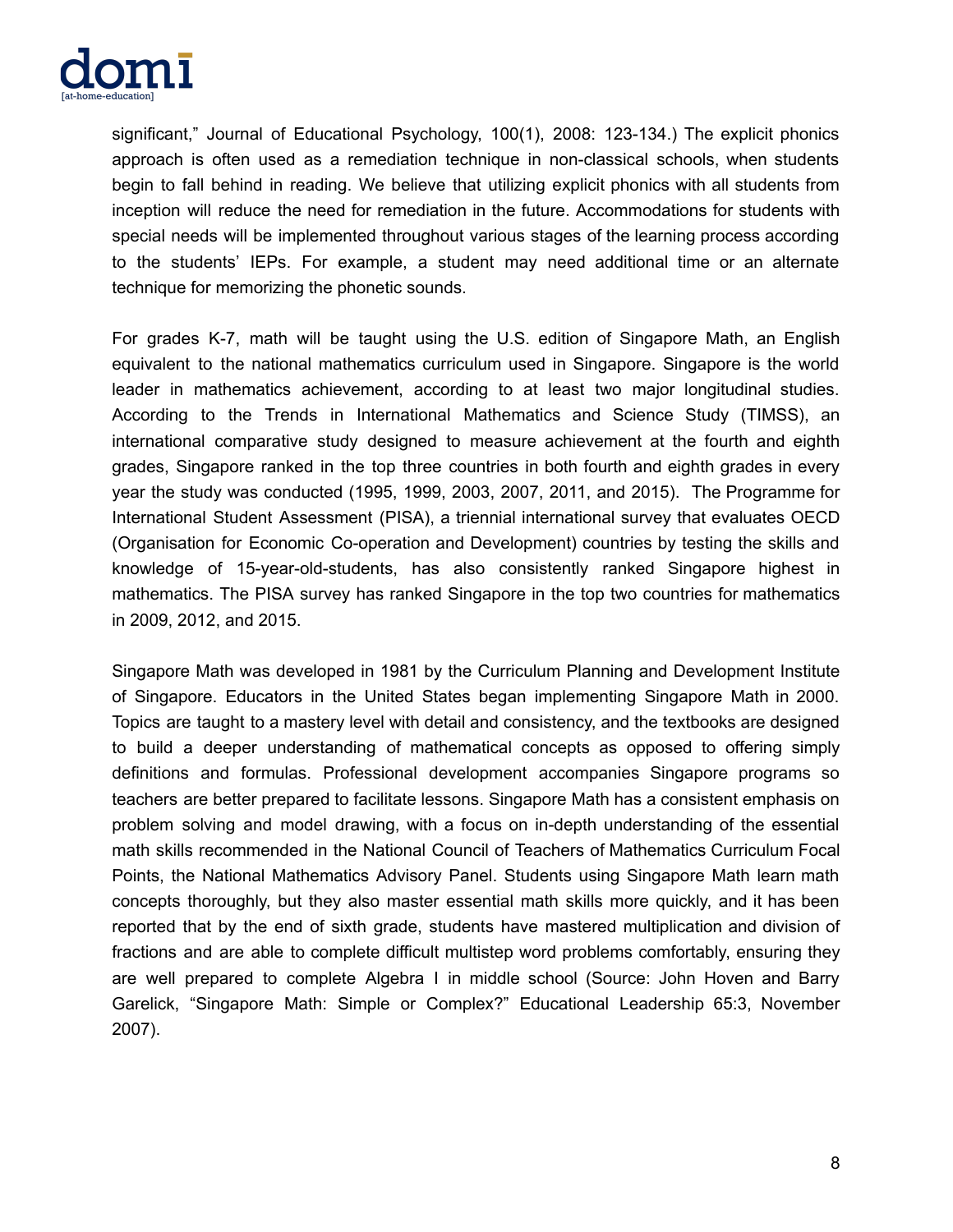

# <span id="page-8-0"></span>Evidence that Content/Assessments are Accurate, Free of Bias, Accessible for Students with Disabilities, ELL, NCAA Approved

# <span id="page-8-1"></span>English as a Second Language (ESL)

Optima Domi is committed to identifying and assessing the educational needs of students whose native or home language is other than English. Once identified, the school will provide appropriate programs to address the needs of these students.

#### <span id="page-8-2"></span>Home Language Assessment

Upon being accepted to the school, each family will submit a home language survey/assessment.

#### <span id="page-8-3"></span>**Services**

The organization will take steps to ensure to the maximum extent practicable that the interests of ESOL students are included in the development and implementation of school programs and services that are offered by the school to and for its student body. The student services director will ensure that all legal requirements are adhered to in regards to the instruction and services provided to students who qualify as ESOL students.

# <span id="page-8-4"></span>Exceptional Student Education (ESE)

#### <span id="page-8-5"></span>*Acceptance of Students*

The organization operates public schools that are required to admit all students, based on space availability. The school does not however serve the broad array of all exceptional educational needs. Domi provides in-class services, and contracts with providers for other therapeutic needs. If additional services are required that we are unable to provide or contract out, we will consider the option of dual enrollment at another school in consultation with the parent and district.

#### *Limitation of Services*

The organization strives to meet the needs of all of our students. We attempt to provide individualized instruction to all of our students. The school will retain the services of an ESE teacher to assist with working with children who have special needs. The organization does not, however, provide the full-range of ESE services that are available from other traditional public schools. When a child with special needs is considering enrolling with the organization, the family will be informed of the services provided and the current staffing levels. The student's IEP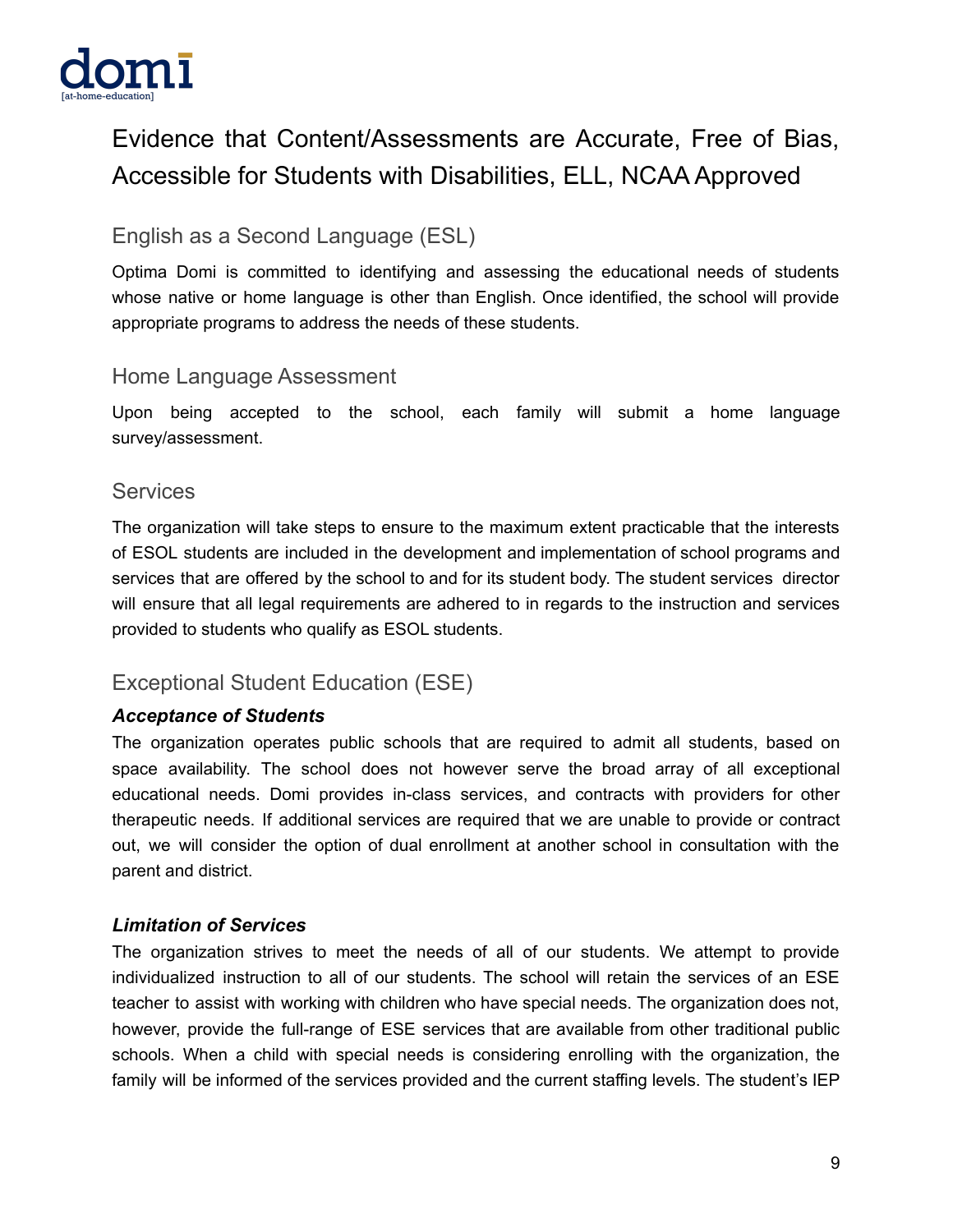

or 504 plan will be reviewed to determine whether services can be accommodated, and will consult with the parent on the results of this analysis.

#### <span id="page-9-0"></span>Section 504 Policies

#### *Section 504 Plans*

The organization provides a free and public education to each student who is disabled within the definition of Section 504 of the Rehabilitation Act of 1973 regardless of the nature or severity of the disability.

#### *When a 504 Plan Will Be Considered*

The organization will consider a 504 plan for accommodations if the administration feels that the child may have a disability which would meet the criteria for such a plan. This can occur when a teacher identifies a student who is having difficulties, a parent requests a team to consider the needs of a student, or if a medical report has been submitted identifying a student as having a disability.

#### *Meeting to Consider 504 Plan*

If the administration recommends a student be considered for a 504 plan, the principal or designee will coordinate a meeting among the student's teachers and school specialist. The teacher will also ensure the parents have been notified and invited to the meeting. While at the meeting, the team members will consider whether the student's disabilities qualify them for accommodations under Section 504 of the Rehabilitation Act. If so, the team will identify the accommodations necessary to allow the student to be successful within the school environment. The authorizing school district's forms will be used for both determination and the actual 504 Plan.

#### *Eligibility*

To determine if a child has a disability that qualifies them for a 504 Plan, the team will utilize the policies of the authorizing school district in regards to eligibility.

# <span id="page-9-1"></span>NCAA Course Approval

Optima Domi plans to be an NCAA approved non-traditional/online course provider by meeting the following NCAA criteria:

- Courses will meet NCAA core course requirements.
- The courses will have ongoing and regular teacher-initiated interaction for the purposes of teaching, evaluating and providing assistance throughout the duration of the course.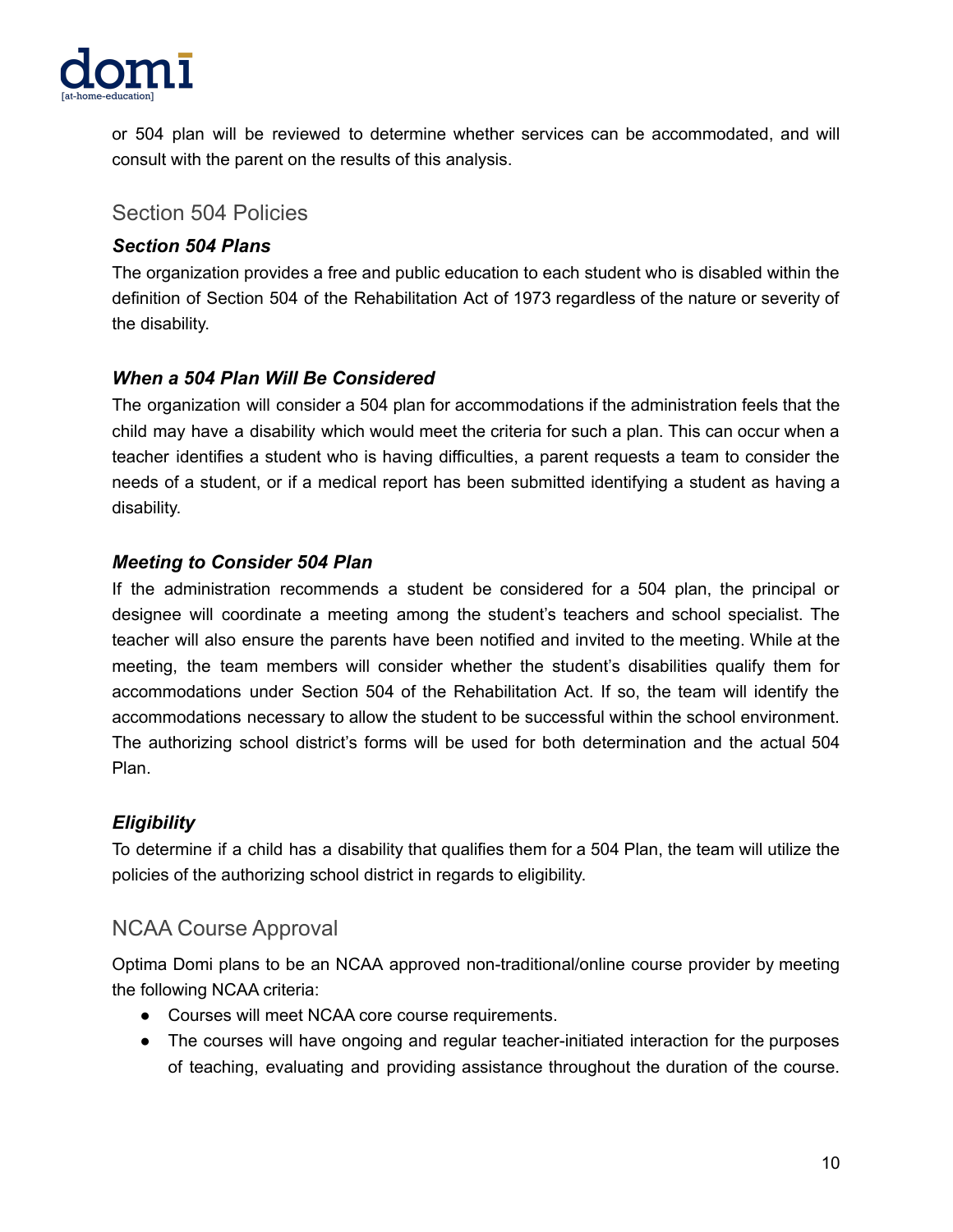

This may include synchronous or asynchronous instructive interaction, including emails, videoconferencing, online chats, phone calls and feedback on assessments.

• The courses will have a defined time period for completion. This means we will identify the fastest and slowest paths to complete a course.

# <span id="page-10-0"></span>**School Policies and [Procedures](https://www.sweetprocess.com/kb/qM1VCNbAktOz/)**

# <span id="page-10-1"></span>Nonsectarian Policy and Anti-Discrimination Policy

No person shall, on the basis of race, ethnicity, color, religion, gender, sex, national origin (including English language learners), marital status, disability or any legally protected class, be excluded from participation in, be denied the benefits of, or be subjected to discrimination under any education program or activity, or in any employment conditions or practices conducted by this School, except as provided by law.

The School shall comply with all state and federal laws, which prohibit discrimination and are designed to protect the civil rights of applicants, employees, and/or students, or other persons protected by applicable law.

The School shall admit students to programs and classes without regard to race, color, nationality or ethnic origin.

# <span id="page-10-2"></span>Teacher Responsibilities

# <span id="page-10-3"></span>Performance/Professional Expectations

#### *Online teachers are expected to Teach:*

- Grade work in a timely manner
- Provide detailed feedback on student work
- Monitor student performance and suggest methods for improvement
- Conduct office hours to provide instructional support to students
- Attend faculty and team meeting
- Stay current with educational trends
- Maintain teacher certification

# <span id="page-10-4"></span>Professional Growth

Teachers are expected to develop two personal goals that connect to the larger mission of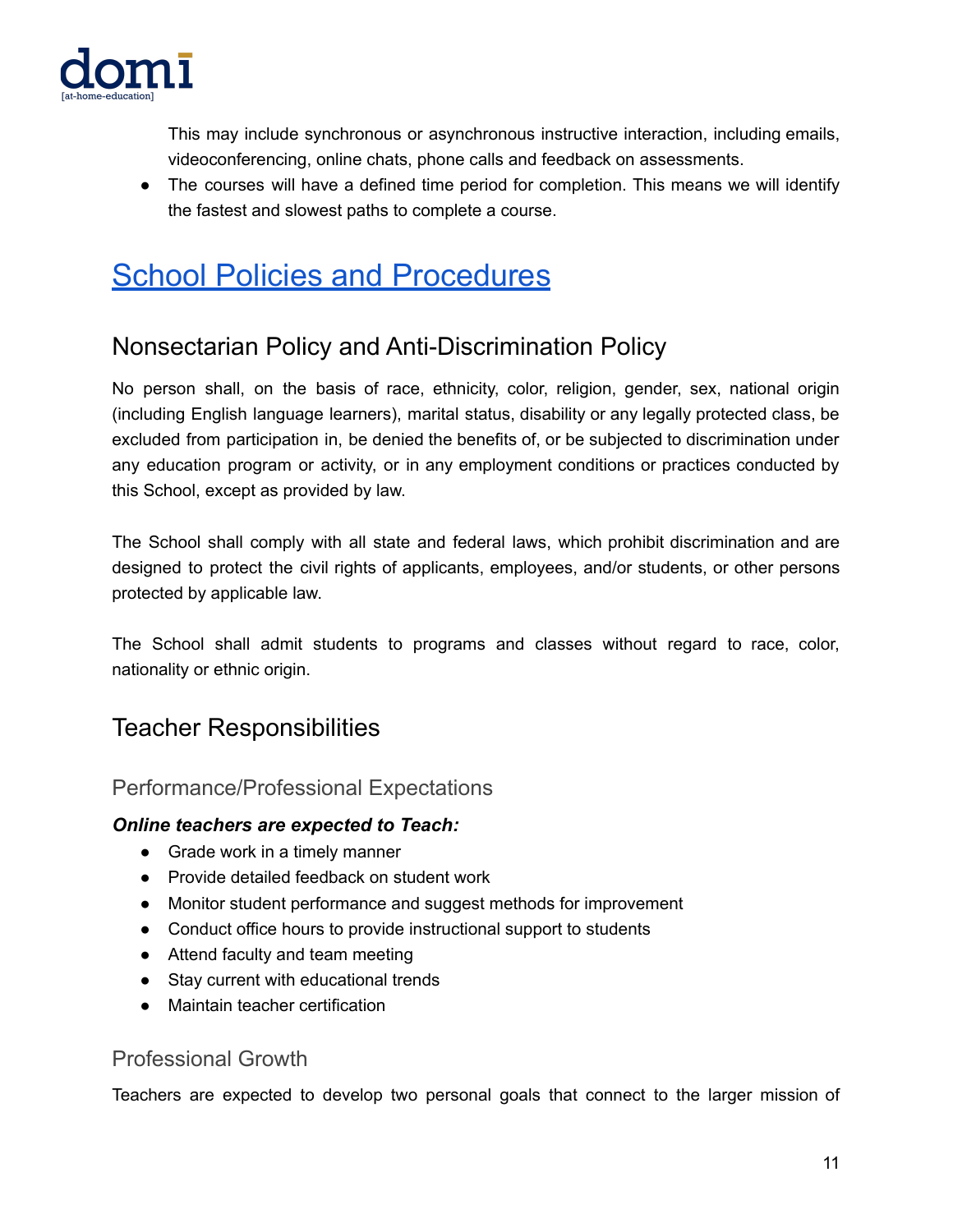

classical education and the teaching of virtue online. These goals may be linked to professional development opportunities or connected to their departmental team.

# <span id="page-11-0"></span>Professional Development

Through internal and external opportunities, Optima teachers are encouraged to strengthen their skills as online teachers through participating in 3 network-wide professional development opportunities per year. Professional development may be from internal and or external opportunities.

### <span id="page-11-1"></span>Student Centered Communication

#### *Online teachers are expected to:*

- Communicate effectively (student-focused) with students, parents, and administration.
- Monitor the tone of communication to be clear and professional.
- Present subject-matter expertise and demonstrate best practices.
- Utilize differentiated methods of communication to reach all types of learners (email, phone, Engage VR platform, Canvas, and Zoom).

#### *Student Success*

Student learning and academic growth are at the forefront of Optima Domi's priorities. This requires us to have an effective teacher in every classroom and effective leadership within the online school. Teachers' performance will be reviewed on an annual basis using ??

# <span id="page-11-2"></span>Student Responsibilities

# <span id="page-11-3"></span>Code of Student Conduct

Unless otherwise spelled out within these organizational policies, the organization will adhere to the school's Code of Student Conduct, incorporated by reference. Copies of the organization's student policies and the school's Code of Student Conduct will be made available to all parents and students on the school's website.

# <span id="page-11-4"></span>Behavior Foundation

The organization believes that children learn in a variety of ways, and that our teachers provide an environment that meets the needs of our students. Utilizing our approach to education we believe that through student engagement we reduce the number of behavioral concerns within the classroom. However, we realize that when dealing with children, issues may arise which may require the school to address student behavior. In doing so, the school believes behavioral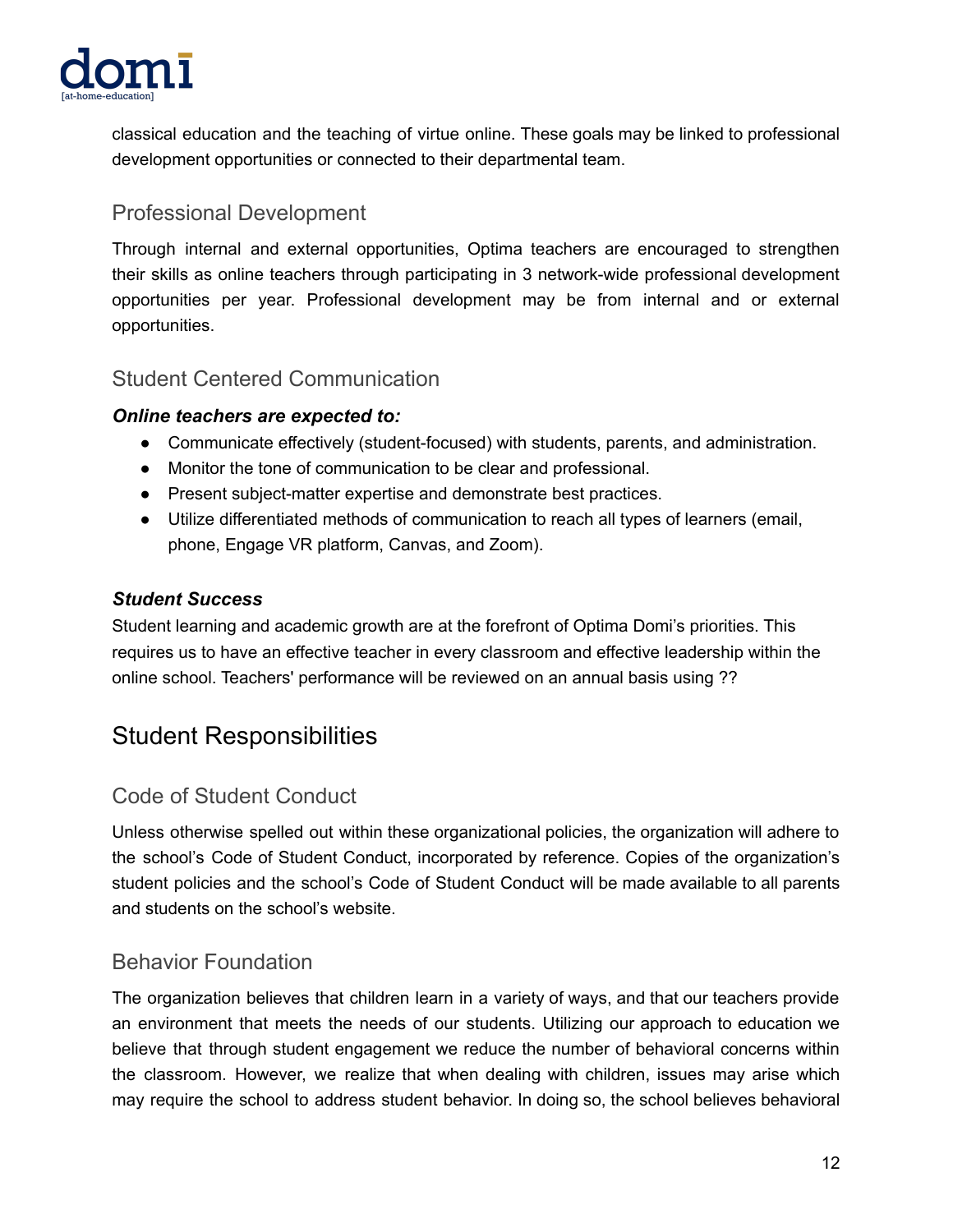

correction should be a learning opportunity, where students are given the opportunity to learn and demonstrate appropriate behavior, and cooperatively accept responsibility and be accountable for their actions. The organization believes we have a unique partnership with like-minded parents who share this philosophy of behavioral management and positive parental role modeling.

# <span id="page-12-0"></span>Bullying and Harassment

#### *Statement Prohibiting Bullying and Harassment*

It is the policy of the organization that all of its students, employees, and volunteers learn and work in an environment that is safe, secure, and free from harassment and bullying of any kind. The organization will not tolerate bullying and harassment of any type. Conduct that constitutes bullying and harassment, as defined herein, is prohibited.

#### *Definitions of Bullying and Harassment*

Bullying means intentionally and repetitively inflicting physical hurt or psychological distress on one or more students or employees and may involve but is not limited to:

- 1. Teasing
- 2. Social exclusion
- 3. Threat
- 4. Intimidation
- 5. Stalking, including cyber stalking as defined herein
- 6. Physical violence
- 7. Theft
- 8. Sexual, religious, racial or gender orientation harassment
- 9. Public humiliation
- 10. Destruction of property

Harassment means any threatening, insulting, or dehumanizing gesture, use of data or computer software, or written, verbal or physical conduct directed against a student or employee that:

- 1. Places a student or employee in reasonable fear of harm to his or her person or damage to his or her property.
- 2. Has the effect of substantially interfering with a student's educational performance, opportunities, or benefits.
- 3. Has the effect of substantially disrupting the orderly operation of a school.

Bullying and harassment also encompasses: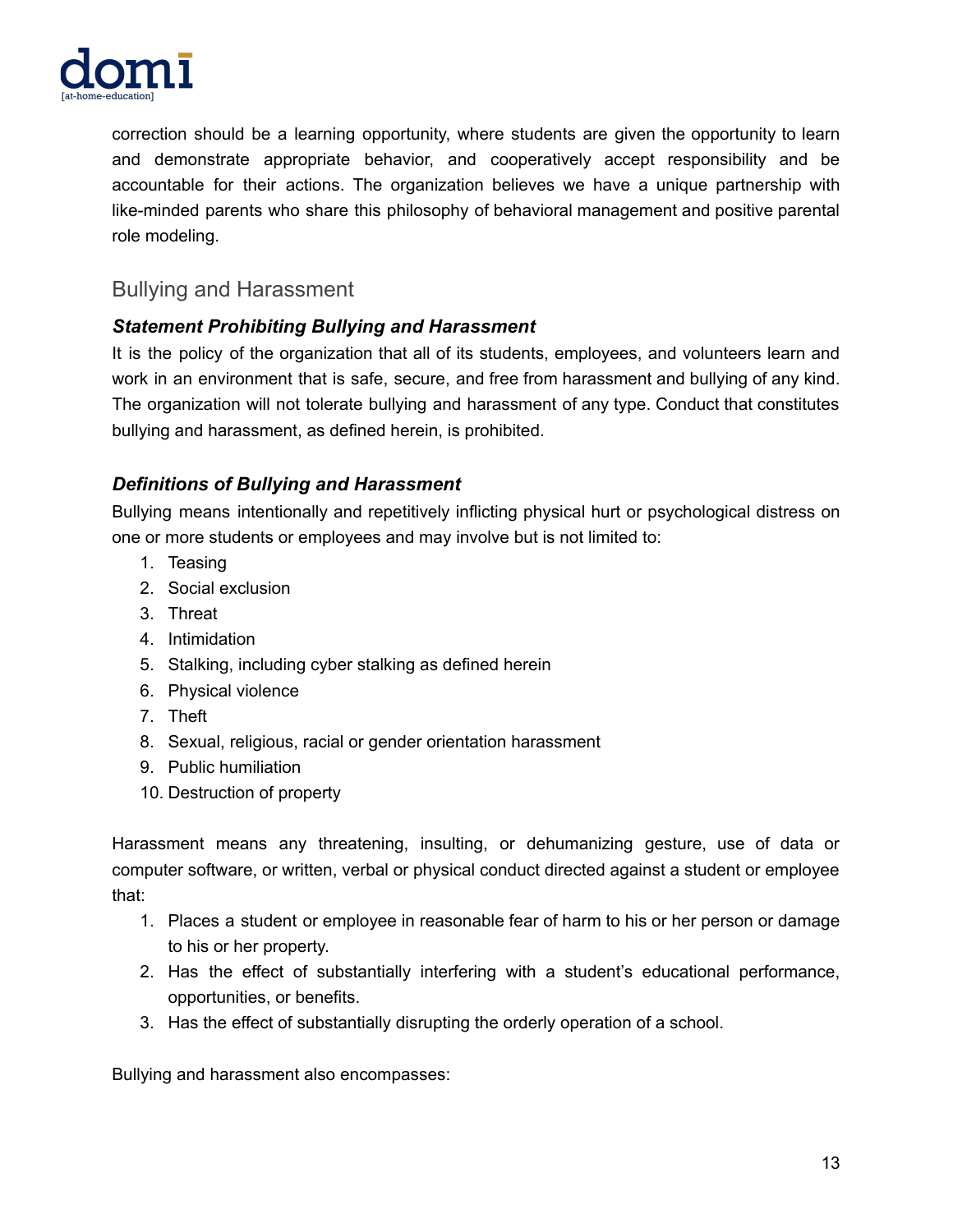

- Retaliation against a student or employee by another student or employee for asserting or alleging an act of bullying or harassment. Reporting an act of bullying or harassment that is not made in good faith is considered retaliation.
- Perpetuation of conduct listed in the definition of bullying or harassment by an individual or group with intent to demean, dehumanize, embarrass, or cause emotional or physical harm to a student or school employee by:
	- Incitement or coercion.
	- Accessing or knowingly and willingly causing or providing access to data or computer software through a computer, computer system, or computer network within the scope of the school.
	- $\circ$  Acting in a manner that has an effect substantially similar to the effect of bullying or harassment.
	- $\circ$  Cyber stalking, which is defined as engaging in a course of conduct to communicate, or to cause to be communicated, words, images, or language by or through the use of electronic mail or electronic communication, directed at a specific person, causing substantial emotional distress to that person and serving no legitimate purpose. See § 784.048(1)(d), Florida Statutes.

#### *Expected Behavior*

The organization expects students to conduct themselves as appropriate for their levels of development, maturity, and demonstrated capabilities with a proper regard for the rights and welfare of other students and school staff, the educational purpose underlying all school activities, and the care of school equipment.

The organization believes that standards for student behavior must be set cooperatively through interaction among the students, parents/legal guardians, staff, and community members producing an atmosphere that encourages students to grow in self-discipline. The development of this atmosphere requires respect for self and others, as well as for school and community property on the part of students, staff, and community members. Since students learn by example, school administration, faculty, staff, and volunteers will demonstrate appropriate behavior, treat others with civility and respect, and refuse to tolerate harassment or bullying. The organization upholds that bullying of any student or employee is prohibited:

- 1. During any education program or activity conducted by the school;
- 2. During any school-related or school-sponsored program or activity;
- 3. On a school bus; or
- 4. Through the use of data or computer software that is accessed through a computer, computer system, or computer network within the scope of the district school system.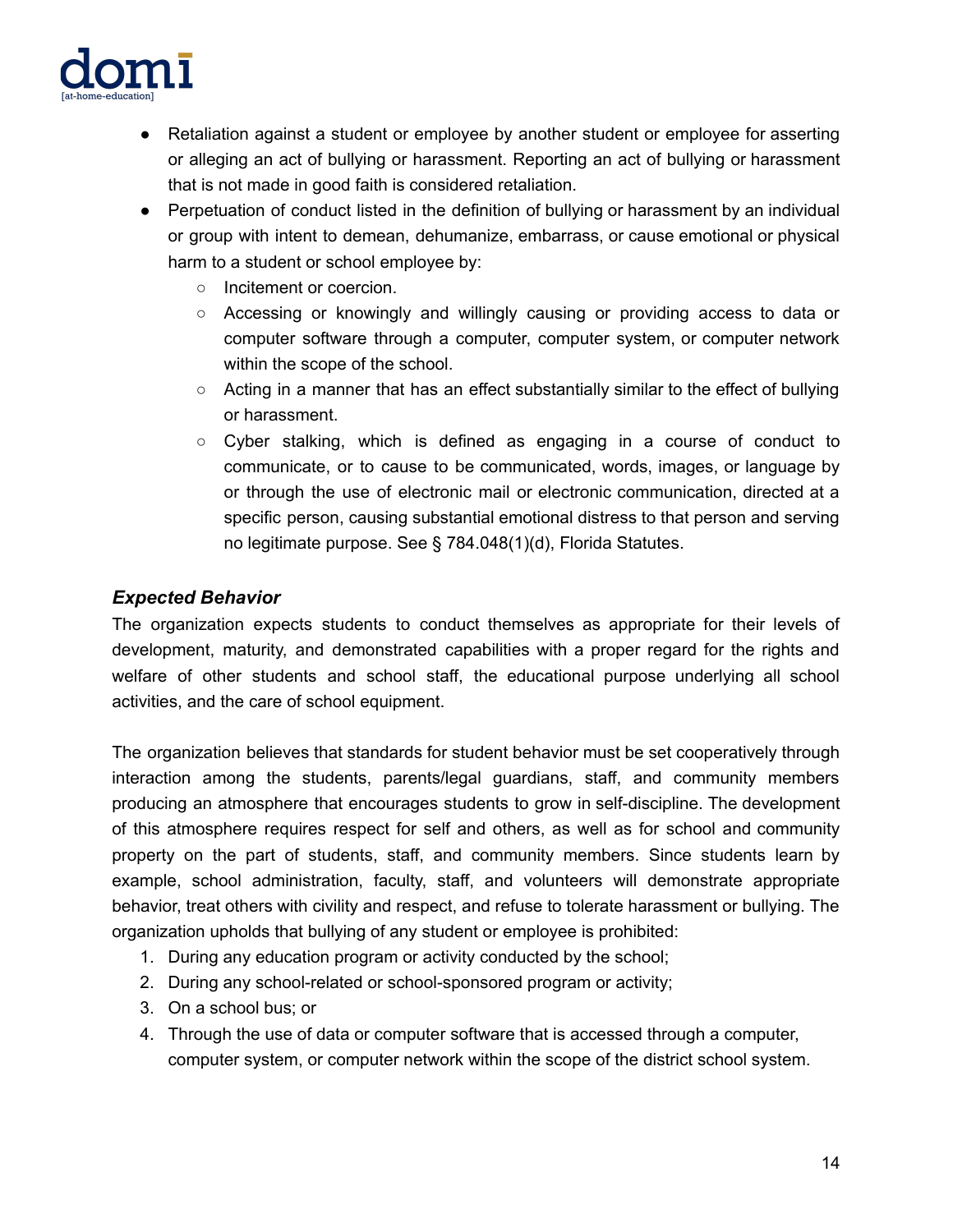

#### *Consequences for an Act of Bullying or Harassment*

Concluding whether a particular action or incident constitutes a violation of this policy requires a determination based on all of the facts and surrounding circumstances. The physical location or time of access of a computer-related incident cannot be raised as a defense in any disciplinary action. Consequences and appropriate remedial action for students who commit acts of bullying or harassment may range from positive behavioral interventions up to and including suspension or reassignment, as outlined in school's policies. Consequences and appropriate remedial action for an employee found to have committed an act of bullying or harassment may be disciplined in accordance with school policies, procedures, and agreements. Additionally, egregious acts of harassment by certified educators may result in a sanction against an educator's state issued certificate. (See State Board of Education Rule 6B-1.006, FAC, The Principles of Professional Conduct of the Education Profession in Florida.) Consequences and appropriate remedial action for a visitor or volunteer, found to have committed an act of bullying or harassment shall be determined by the school administrator after consideration of the nature and circumstances of the act, including reports to appropriate law enforcement officials. Accusations made in good faith, even though subsequently determined to be false, shall not be subject to discipline consequences or remedial action as called for by this section.

#### *Consequences for Intentional Misreporting*

Consequences and appropriate remedial action for a student found to have wrongfully and intentionally accused another as a means of bullying or harassment range from positive behavioral interventions up to and including suspension or reassignment, as outlined in school's policies. Consequences and appropriate remedial action for an employee found to have wrongfully and intentionally accused another as a means of bullying or harassment may be disciplined in accordance with school policies, procedures, and agreements. Consequences and appropriate remedial action for a visitor or volunteer, found to have wrongfully and intentionally accused another as a means of bullying or harassment shall be determined by the school administrator after consideration of the nature and circumstances of the act, including reports to appropriate law enforcement officials.

#### *Reporting an Act of Bullying or Harassment*

The dean of students or designee, is responsible for receiving complaints alleging violations of this policy. All school employees are required to report alleged violations of this policy to the dean of students or designee. All other members of the school community, including students, parents/legal guardians, volunteers, and visitors are encouraged to report any act that may be a violation of this policy anonymously or in-person to the dean of students or designee. In order to report incidents of bullying, individuals may meet with either the dean of students or designee to make the report. Any report in person should be followed within one day with a written report or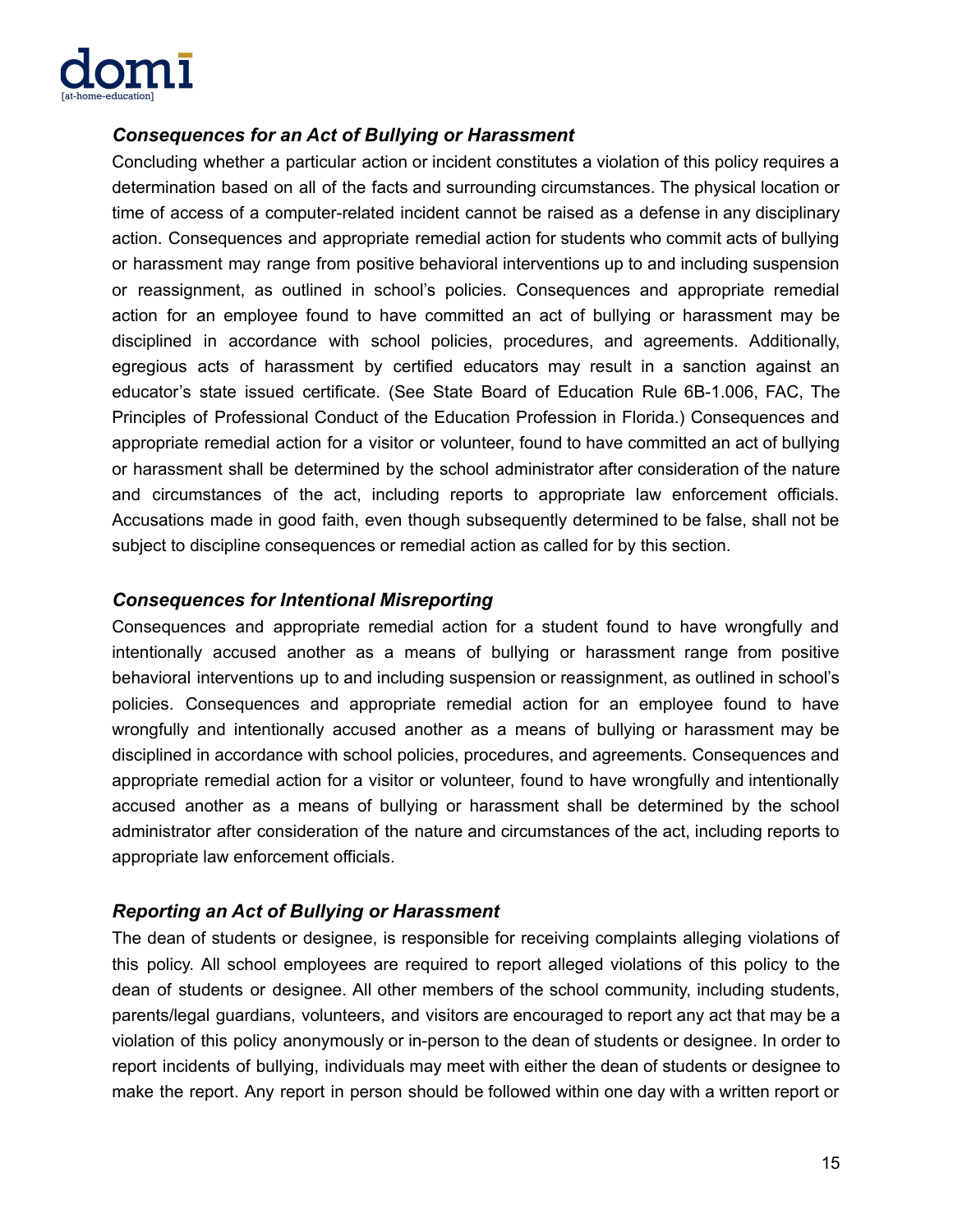

a written explanation to the school's administration. Should the dean of students wish, other forms of reporting may be created. The methods of reporting bullying will be prominently publicized to students, staff, volunteers, and parents/legal guardians, as well as how the report will be acted upon. The victim of bullying, anyone who witnessed the bullying, and anyone who has credible information that an act of bullying has taken place may file a report of bullying. Submission of a good faith complaint or report of bullying or harassment will not affect the complainant or reporter's future employment, grades, learning or working environment, or work assignments. Written and oral reports shall be considered official reports. Reports may be made anonymously but formal disciplinary action may not be based solely on the basis of an anonymous report.

#### *Investigation of whether a Reported Act is within the Scope of the School*

The dean of students or designee will investigate procedures to initiate an investigation of whether an act of bullying or harassment is within the scope of the school. The trained designee(s) will provide a report on results of investigation with recommendations for the dean of students to make a determination if an act of bullying or harassment falls within the scope of the district and will act according the following protocols:

- 1. If it is within the scope of the school, further investigation will commence in accordance with subsection (Prompt Investigation of a Report of Bullying or Harassment) herein;
- 2. If it is outside the scope of the school, and determined to be a criminal act, refer to appropriate law enforcement.
- 3. If it is outside scope of the school, and determined not a criminal act, inform parents/legal guardians of all students involved.

#### *Prompt Investigation of a Report of Bullying or Harassment*

The investigation of a reported act of bullying or harassment is deemed to be a school-related activity and begins with a report of such an act.

The procedures for investigating bullying and/or harassment include:

- 1. The dean of students (or designee employed by the school) will be assigned to initiate the investigation. The designee(s) may not be the accused perpetrator (harasser or bully) or victim.
- 2. Each individual (victim, alleged perpetrator, and witnesses) will be interviewed separately.
- 3. The investigator shall collect and evaluate the relevant facts.
- 4. A written final report to the dean of students.

Where the victim is a student, according to the severity of the infraction, the dean of students (or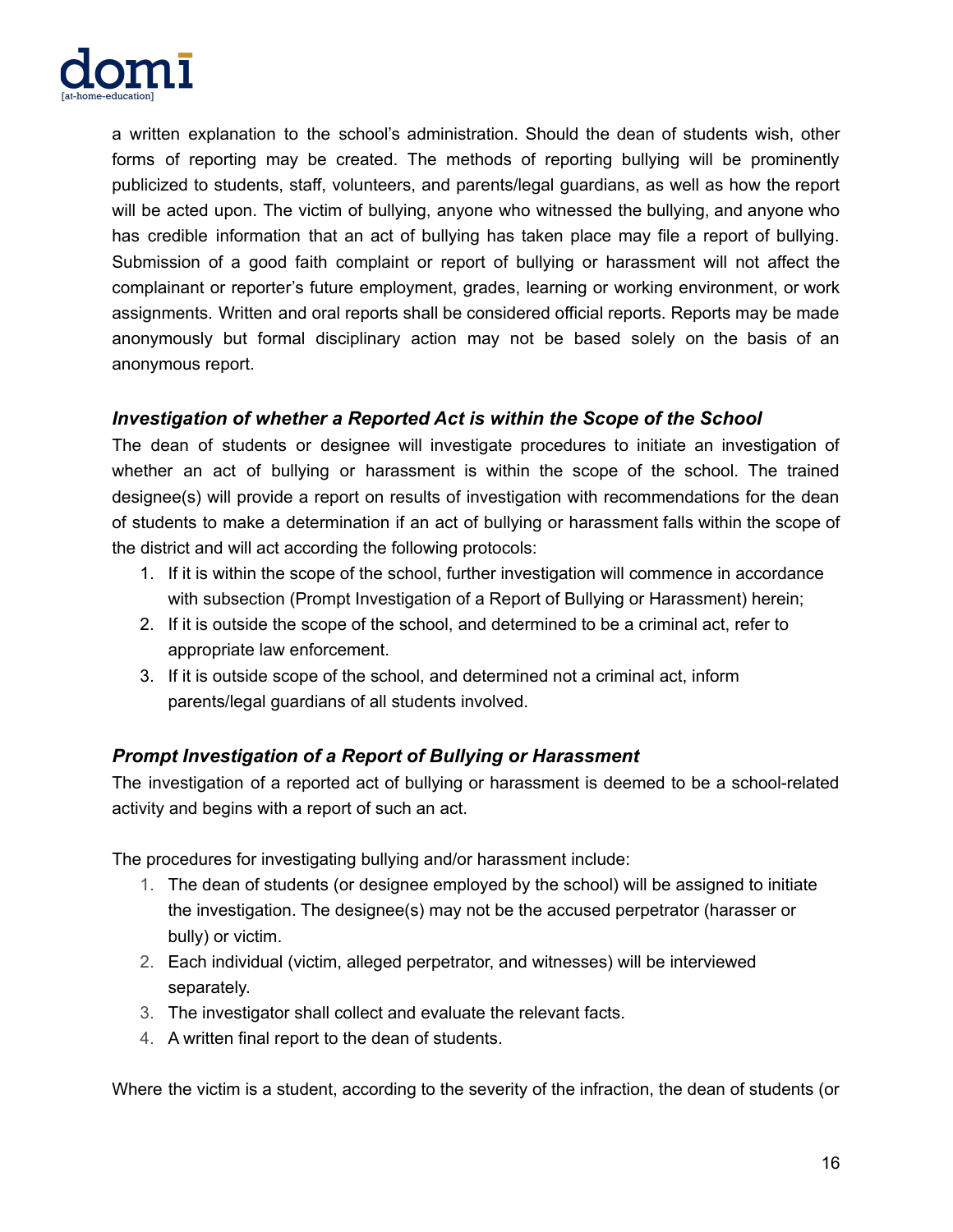

designee) shall promptly notify the parent/legal guardian of the victim of any actions being taken to protect the victim. The frequency of notification will depend on the severity of the bullying incident. The maximum of 10 school days shall be the limit for the initial filing of incidents and completion of the investigative procedural steps.

#### *Determination of Consequences and Due Processes for a Perpetrator*

Concluding whether a particular action or incident constitutes a violation of this policy requires a determination based on all of the facts and surrounding circumstances, followed by the determination of disciplinary sanctions appropriate to the perpetrator's position within the school.

- 1. Consequences and appropriate interventions for students who commit acts of bullying may range from positive behavioral interventions up to, but not limited to suspension, or reassignment as outlined in the organization's policies and school district's Code of Conduct.
- 2. Consequences and appropriate interventions for an employee found to have committed an act of bullying will be instituted in accordance with school policy. Additionally, egregious acts of bullying by certified educators may result in a sanction against an educator's state issued certificate (Rule 6B-1.006 F.A.C.).
- 3. Consequences and appropriate intervention for a visitor or volunteer, found to have committed an act of bullying shall be determined by the school administrator after consideration of the nature and circumstances of the act, including reports to appropriate law enforcement officials.
- 4. These same actions will apply to persons, whether they are students, school employees, or visitors/volunteers/independent contractors, who are found to have made wrongful and intentional accusations of another as a means of bullying.
- 5. If a complaint of bullying or harassment is made by the alleged victim during or after the commencement of an investigation into employee or student misconduct, it shall not be a defense to the allegations of employee or student misconduct but may be considered as a mitigating factor under school policy, if appropriate.

# *Providing Immediate Notification to the Parents/Legal Guardians of a Student Victim*

The dean of students or designee, shall report the occurrence of any incident of bullying as defined by this policy to the parent or legal guardian of all students involved on the same day an investigation determines that an act of bullying has occurred. Notification must be consistent with the student privacy rights under the applicable provisions of the Family Educational Rights and Privacy Act of 1974 (FERPA).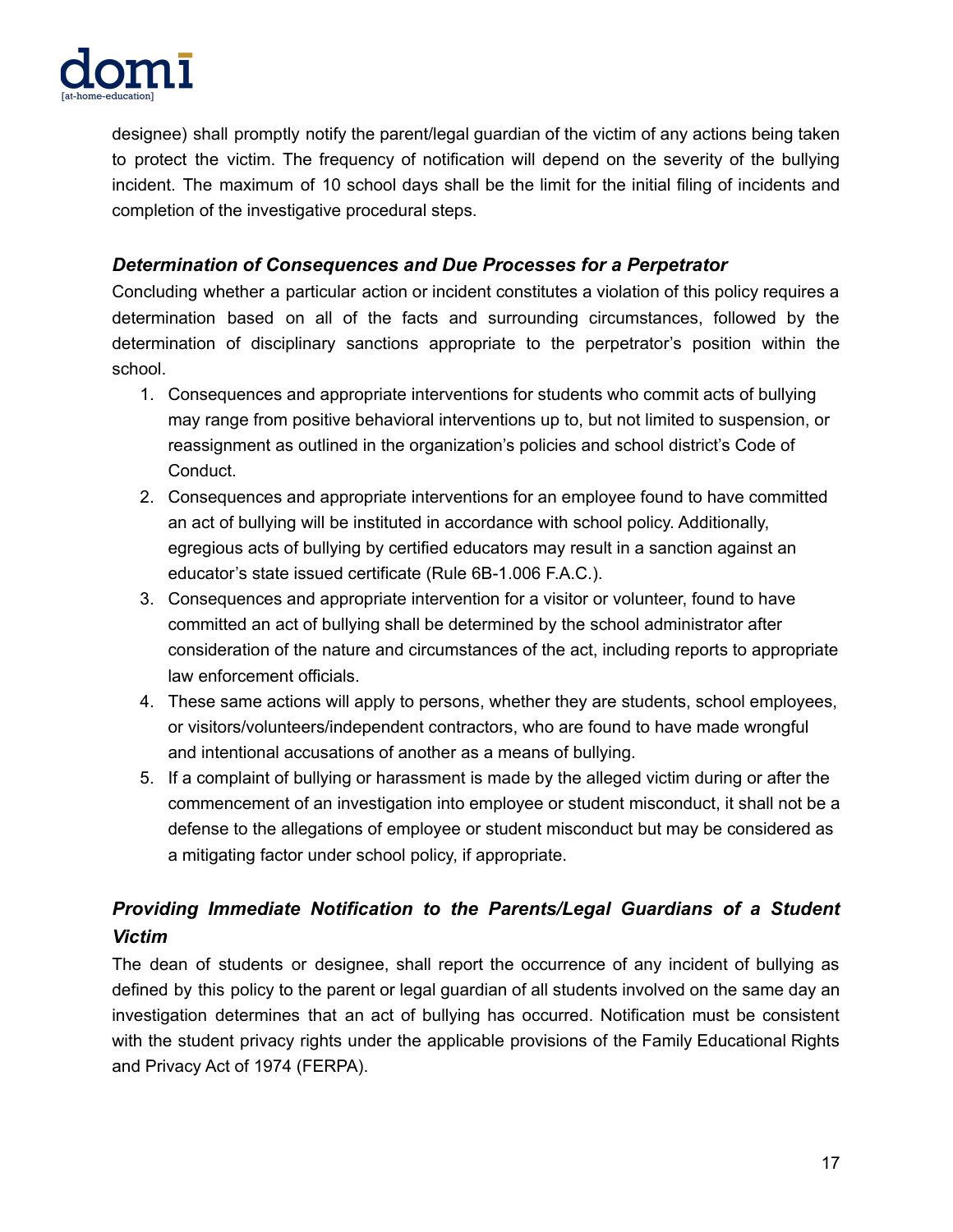

If the bullying incident results in the perpetrator being charged with a crime, the dean of students, or designee, shall inform parents/legal guardian of the victim(s) involved in the bullying incident about the Unsafe School Choice Option (No Child Left Behind, Title IX, Part E, Subpart 2, Section 9532) that states "A student attending a persistently dangerous public elementary school or secondary school, as determined by the state in consultation with a representative sample of local educational agencies, or a student who becomes a victim of a violent criminal offense, as determined by state law, while in or on the grounds of a public elementary school or secondary school that the student attends, be allowed to attend a safe public elementary school or secondary school within the local educational agency, including a public charter school."

Once the investigation has been completed, appropriate local law enforcement agencies will be notified by telephone and/or in writing to determine whether to pursue criminal charges.

#### *The Hope Scholarship Program*

Pursuant to section 1002.40, the Hope Scholarship Program allows students who were subjected to an incident of violence or bullying an opportunity to transfer to another school, or to apply for scholarship funds to assist in enrolling and transferring to a private school. The school where the reported incident is responsible for the following:

- 1. Upon receipt of a report of an incident, the school principal, or his or her designee, shall provide a copy of the report to the parent and investigate the incident to determine if the incident must be reported as required by s. 1006.09(6). Notification must be consistent with the student privacy rights under the applicable provisions of the Family Educational Rights and Privacy Act of 1974 (FERPA).
- 2. Within 24 hours after receipt of the report, the principal or his or her designee shall provide a copy of the report to the parent of the alleged offender and to the superintendent.
- 3. Upon conclusion of the investigation or within 15 days after the incident was reported, whichever occurs first, the principal or his or her designee shall notify the parent of the Hope [Scholarship](http://www.fldoe.org/core/fileparse.php/18648/urlt/HopeNotificationForm.pdf) Program and provide the parent with a completed Hope Scholarship [Notification](http://www.fldoe.org/core/fileparse.php/18648/urlt/HopeNotificationForm.pdf) Form. It is important to understand that the incident does not need to be substantiated in order for the school to notify the parent of the Hope Scholarship Program. The school shall retain a copy of the form in the student records and provide the original document to the parent.

#### *Referral of Victims and Perpetrators of Bullying or Harassment for Counseling*

After an investigation has determined that an act of bullying has occurred, as defined herein, the school shall discuss with both the victim's and perpetrator's parents/legal guardians' options available for counseling. This may include referrals to community agencies or partner agencies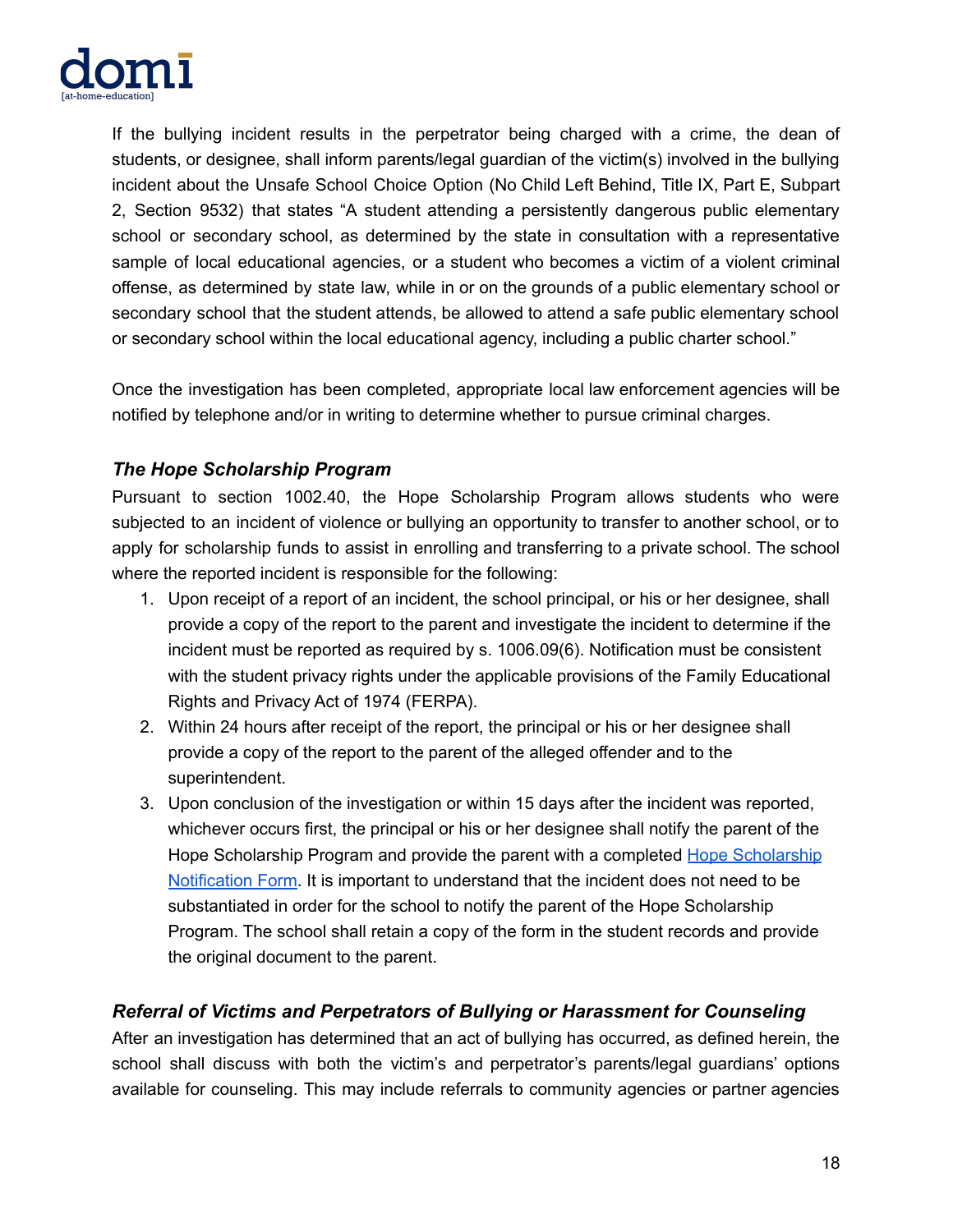

the school has relationships with.

#### *Providing Instruction Regarding Bullying and/or Harassment*

The organization seeks to ensure that schools sustain healthy, positive, and safe learning environments for all students. It is important to change the social climate of the school and the social norms with regards to bullying. This requires the efforts of everyone in the school environment including all school staff, parents/legal guardians, students and school volunteers.

Students, parents/legal guardians, all school staff and, and school volunteers shall be offered instruction at a minimum on an annual basis on the school's Policy and Regulations against bullying and harassment. The instruction shall include evidence-based methods of preventing bullying and harassment, as well as how to effectively identify and respond to bullying.

#### <span id="page-18-0"></span>Damage or Loss of School Property

The principal or dean of students shall assess damage or loss of school property.

A student who unintentionally damages or loses school property, including technology items, shall be requested, in writing, to restore or to replace any damaged or lost property in accordance with the value as determined by the principal or dean of students, or in extreme circumstances the school board.

A student who willfully damages, loses, or steals school property, including technology items, shall be properly disciplined and his/her parent(s) or legal guardian, if the student is a minor, shall be requested, in writing, to restore or to replace any damaged or missing property in accordance with the value as determined by the principal or dean of students, or in extreme circumstances the school's board. The *Code of Student Conduct* shall identify disciplinary procedures for students who abuse school property.

A civil action against the student's parent(s) or legal guardian may be instituted by the school principal or dean of students in an appropriate action to recover damages in an amount not to exceed the limit prescribed by Florida statutes if vandalism or theft of school property is known to have been committed by a minor and the parent(s) or legal guardian refuses to restore or replace the property.

# <span id="page-18-1"></span>Parent Responsibilities

Parents will receive a username and password to the Canvas LMS for parent-teacher communications and in order to monitor their students' progress. Parents are expected to read the Family [Handbook](https://docs.google.com/document/u/0/d/1FlJV6GzSdcSfGRGSR7x0M0yURE4tCJXKg38heWlNbQc/edit)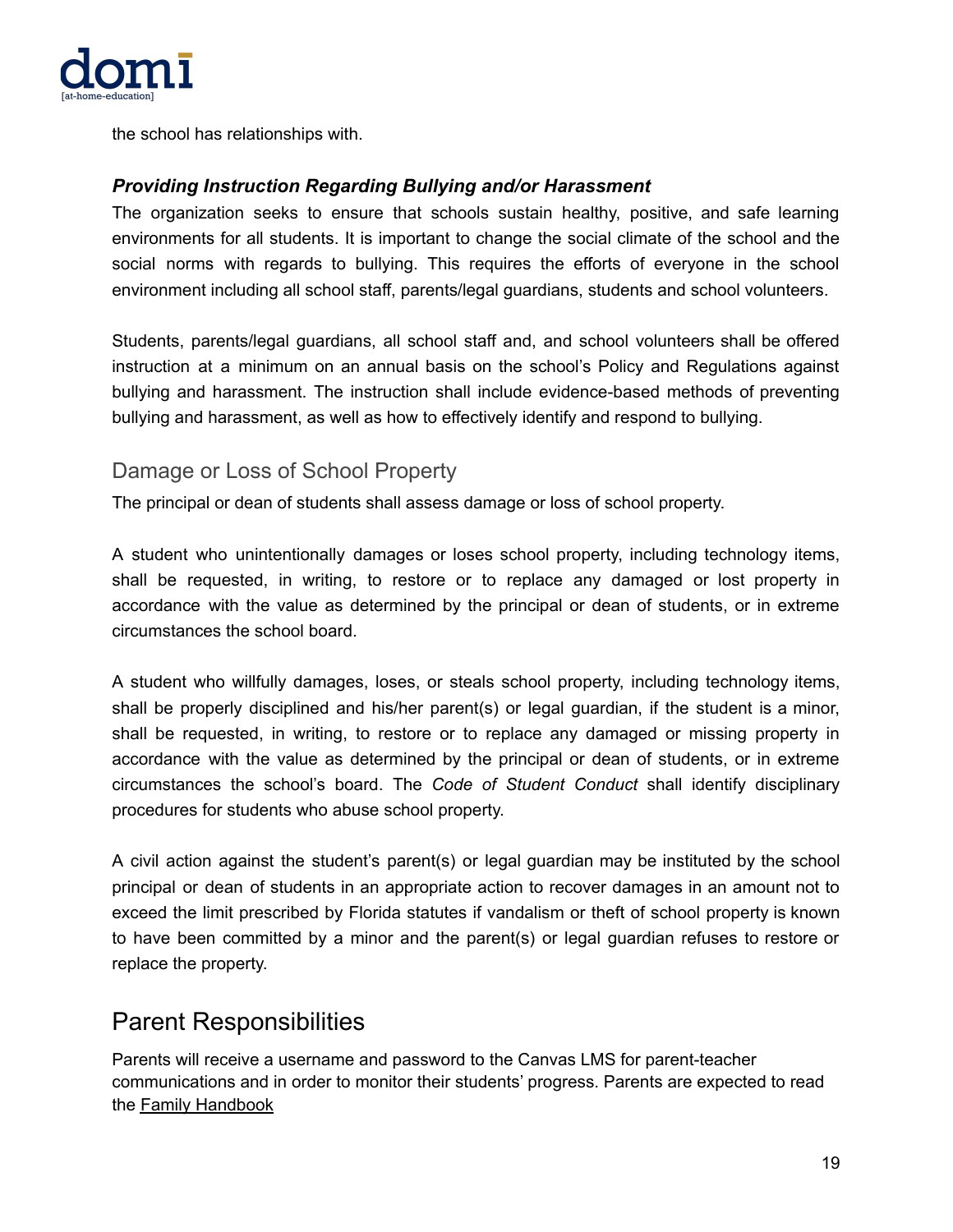

- I. Student Monitoring Parents can view the classes their student is enrolled in by logging into the Canvas LMS. Once logged in, they can monitor their student's progress and performance and contact the teacher for each class right from the Dashboard.
- II. Communication Through Canvas parents can email teachers directly with questions at any time. Teachers are there to support both parents and students. They will respond within 24 hours on school days.
- III. Parent/Guardian Support Technical support is available to parents and students at help@optimadomi.com.

# <span id="page-19-0"></span>Academic Accountability

Optima Domi will facilitate the monitoring of all student progress. Students and parents will have online access to student grades on a real-time basis. Interim report cards will be distributed to students earning below a C. Quarterly report cards, including teacher comments, will be provided to parents. Also, regularly scheduled parent-teacher conferences will be offered. Parents will have online access to all graded assignments and teachers will communicate reminders to parents to review assignments on a regular basis. FSA and other standardized assessment results will be provided to parents on a timely basis.

The dean of students will regularly analyze student performance data and will meet with teachers to review data and create plans and strategies as needed to improve students at all levels of achievement. Teachers, who are daily interacting with students and assessing their performance, are the first line in identifying potential areas of need, and are expected to proactively raise concerns so student performance deficits can be mitigated and remediation maximized. Optima Domi also recognizes the importance of sharing assessment results with parents and the general community. The dean of students will be responsible for the effective dissemination of this information to parents.

# <span id="page-19-1"></span>Academic Integrity

Optima Domi will verify authenticity of student work. Central to maintaining the academic integrity of the online program is the interaction between grade-level teachers and students facilitated by the Canvas learning management system (LMS), which is one of the most advanced, reliable and user-friendly central hub available. Over the past 10+ years, Canvas has been tested and refined in hundreds of educational environments. Because of its robust design and capabilities, Canvas functions as both an LMS and a content management system (CMS), which simplifies the interface for all users. Canvas contains an incredible array of features that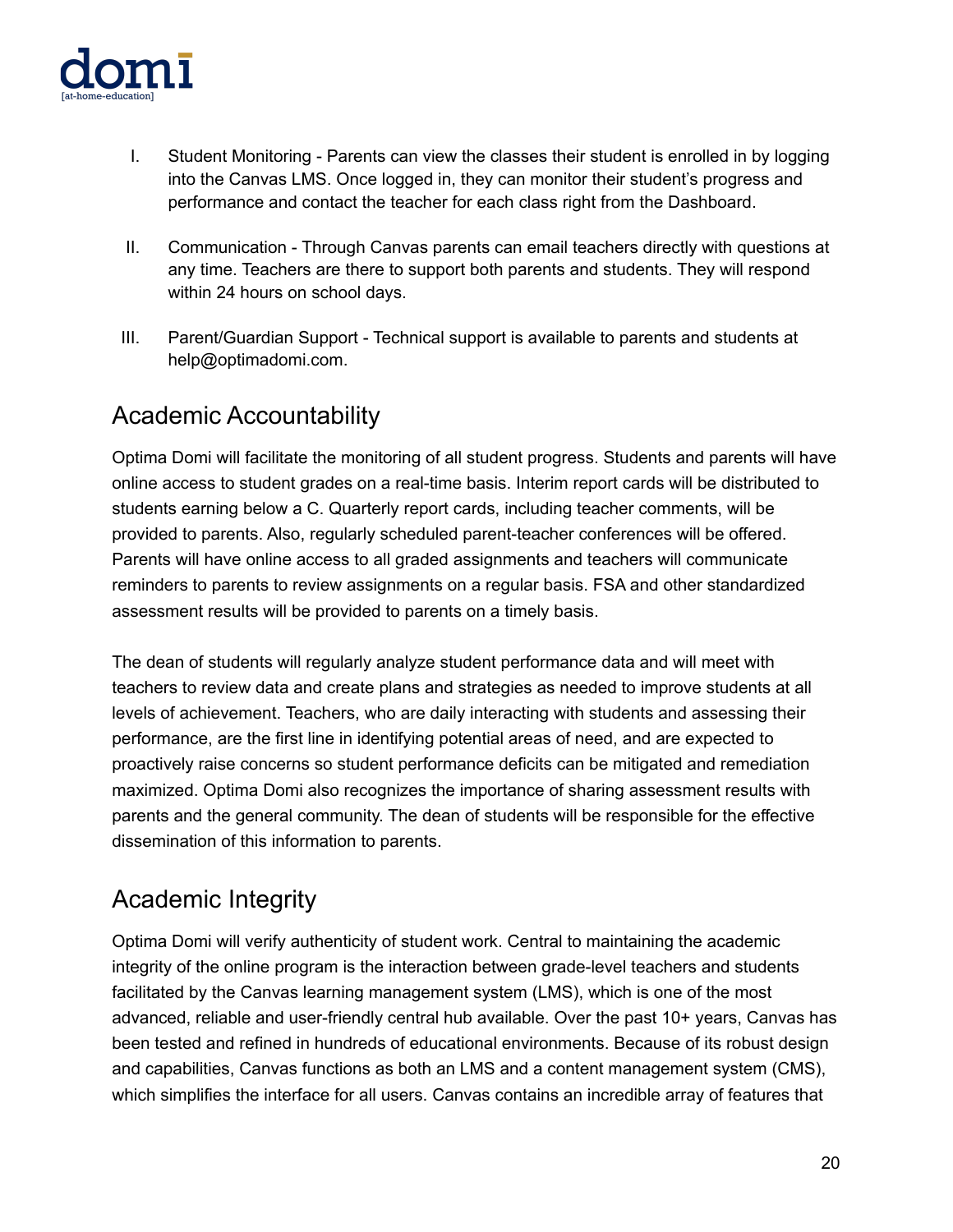

allow the teacher to verify the authenticity of student work and integrate seamlessly with other tools that Optima Domi finds essential to delivering a high-quality classical education equivalent to what is provided in established Optima academies. Communication on how to submit assignments will be clear and accessible to all students through Optima Domi's online platform.

Technology applications will be used in addition to Canvas to test for authenticity, including the use of cameras for assessment security and online plagiarism search engines. Academic integrity will be enforced with consequences as explained in the family handbook and code of student conduct.

# <span id="page-20-0"></span>Student Eligibility

The schools operated by the organization are primarily public charter schools which receive their charters from the local school district, and as such, comply with all applicable requirements of state law and the public-school system as well as their charters. Federal law may also apply if the school is the recipient of federal grant funds. Schools will admit all students based on space availability through use of the lottery process described below.

# <span id="page-20-1"></span>Student Selection

As per Florida Statute 1002.33, a lottery will be conducted using a specialized randomizing student lottery software for each grade level to select students for enrollment. All lotteries will be conducted in a manner that ensures each eligible student receives an equal chance of being selected. Applicants will be selected in random order until all applications have been ordered. In order of selection (with consideration of any applicable preference), applicants will be offered admission until all seats have been filled. The remaining students' names will be placed on a waiting list in the order in which their names were selected.

# <span id="page-20-2"></span>Enrollment Deadlines

The provider shall develop an enrollment schedule each year to establish the enrollment deadlines. The initial student selection lottery will be conducted at least six months prior to the opening of the school year. The initial application period must be at least 60 days and be advertised on the provider's website and through other methods allowed for within the budget. The initial application period will have a beginning and end date.

After the initial application period, the provider shall establish a regular schedule of application windows for the random selection of applications, and post this along with the enrollment schedule. Each subsequent application period will have a beginning and end date. Registration periods will also be posted on the school website.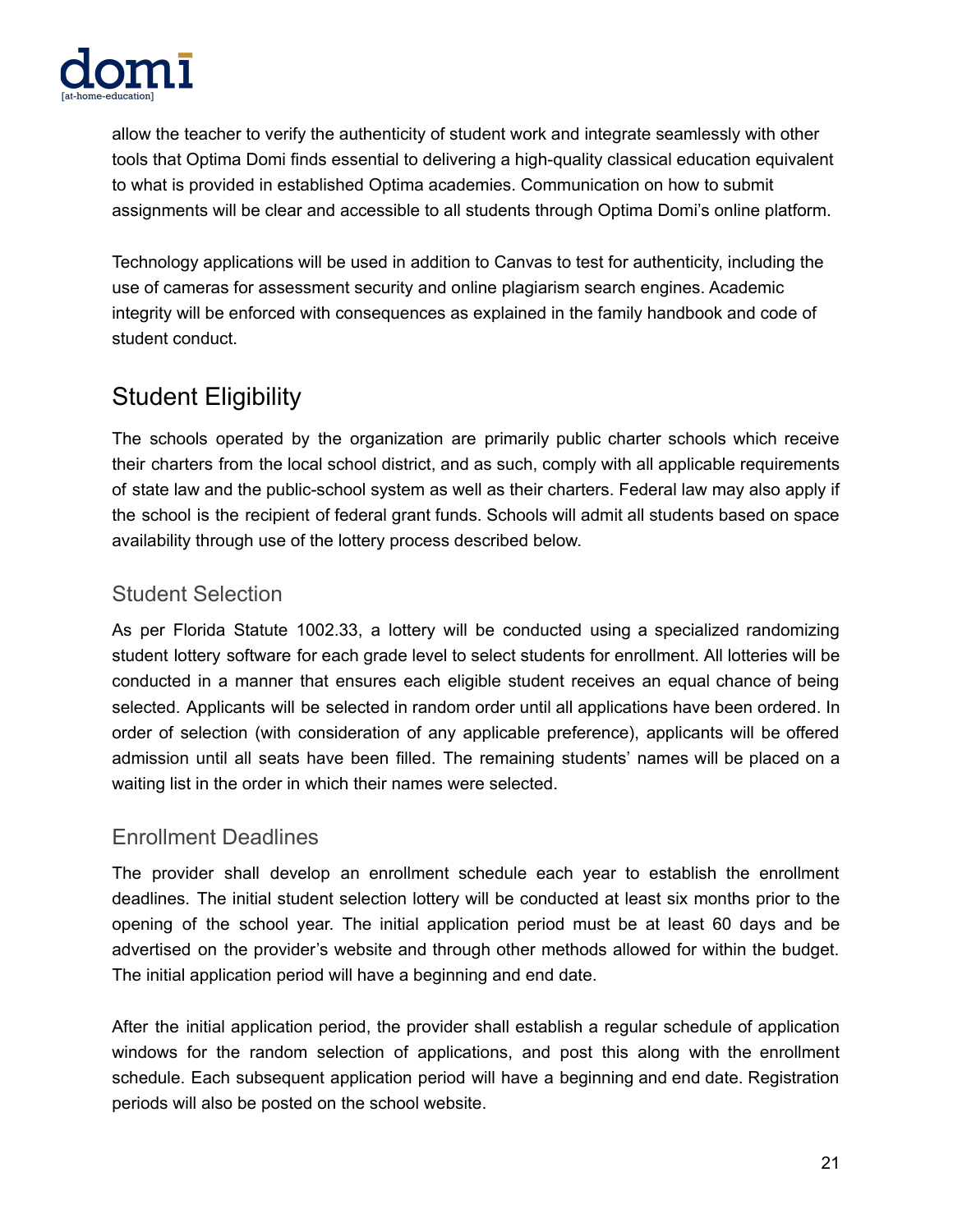

The deadlines and processes shall be clearly explained on the provider's website.

#### <span id="page-21-0"></span>Non-Discrimination

Consistent with the school's Non-Discrimination Statement, state and federal statutes, the school will not discriminate against any student on the basis of race, ethnicity, color, religion, gender, sex, national origin (including English language learners), marital status, disability or any legally protected class. All students who are eligible to apply shall be included in the student selection lottery and have an equal chance of being selected.

<span id="page-21-1"></span>Publication of the enrollment process will include a non-discrimination statement.

#### Student Preferences

The following students will be given a priority in the admission process under state law:

- 1. Students who were enrolled with the organization the year before.
- 2. Students whose parents are staff members with the organization.
- 3. Students whose parents are on the governing board of the organization.
- 4. Students who have siblings enrolled with the organization.
- 5. Students residing in the school district.

#### <span id="page-21-2"></span>Selection Process

The selection process will be conducted using third-party software to ensure all students have an equal chance of being selected for enrollment. On the dates specified within the enrollment schedule, the school shall abide by the following selection process.

#### *All Applicants will be Placed into the Lottery*

In the event that more students apply to a specific grade at the school than openings are available, all completed applications received within the enrollment period up until the enrollment deadline will be included in the lottery for the applicable grade.

#### *Determine Openings*

The provider will determine the number of openings to be filled within the lottery process. The number of openings will be determined based on the contractual limits of the charter contract, staffing limits, and enrollment limits. The board will approve the capacity of each charter school.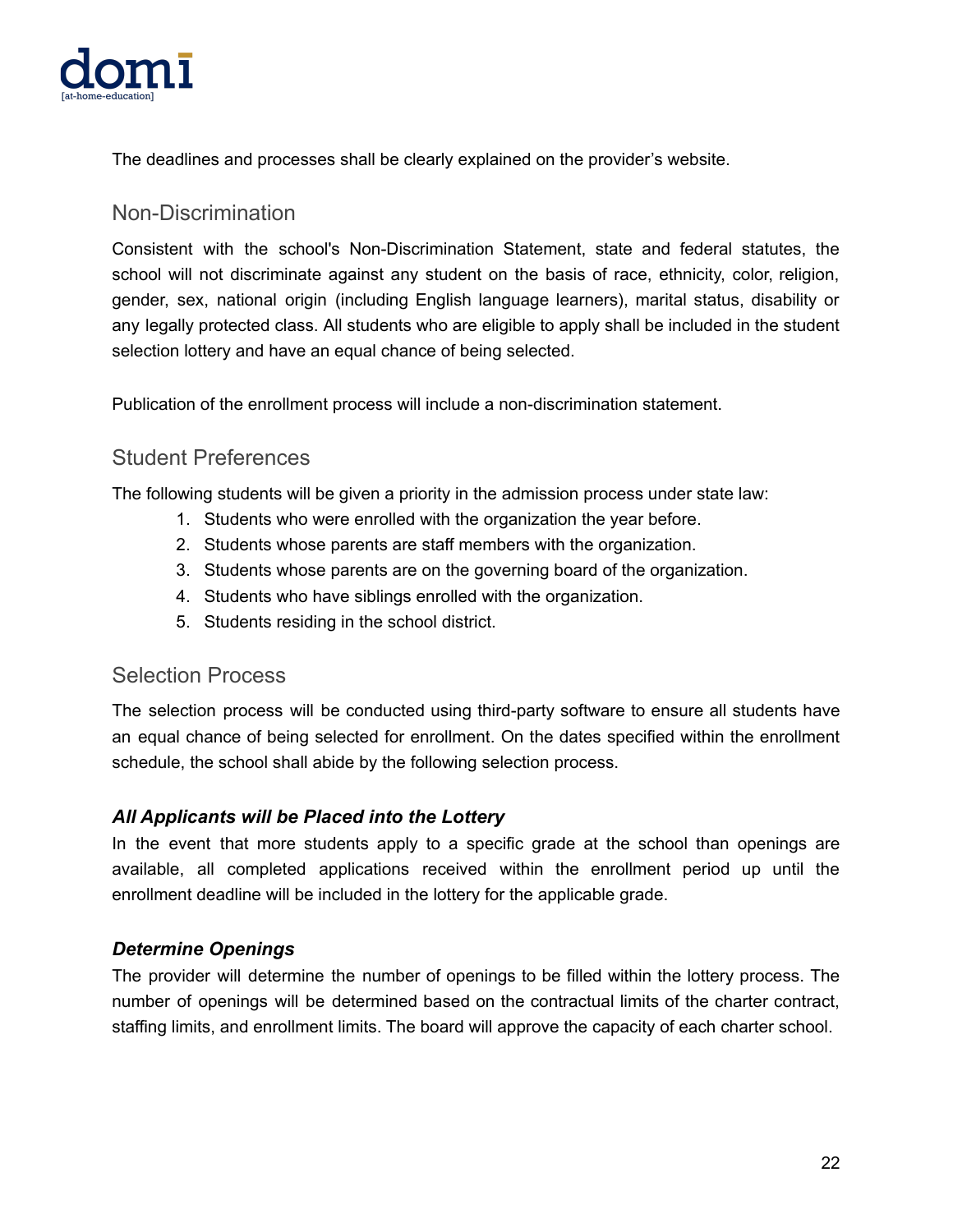

# <span id="page-22-0"></span>Participation in Florida's Statewide Assessment Program

The Florida Department of Education requires that all virtual students enrolled in Optima Domi must participate in the Florida Statewide Assessment program. This program includes participation in end-of-course exams.

Some Florida school districts may also require that students participate in the Florida Assessment for Instruction in Reading (FAIR). As an Online Course Provider, Optima Domi does not administer Florida's statewide assessments, but instead works directly with school district partners to ensure that students and parents are provided with information about the testing and testing schedules.

# <span id="page-22-1"></span>Attendance and Participation Requirements

#### <span id="page-22-2"></span>Attendance/Participation Requirements

Optima Domi's secondary education program will adhere to all (district school calendar days for all students enrolled in the District Virtual Instruction Program.) Since our virtual program is available 24/7 secondary students will be allowed to work at any time.

Both the LMS (Canvas) and the Student Information System maintain student usage information and display that usage on a daily basis. Optima Domi teachers will have the responsibility of monitoring the students' daily work and recording attendance. Optima Domi has policies that call for teachers to closely monitor student attendance/work to make sure students are on track and on task.

Through our agreement with any school district, Optima Domi will strictly adhere to any district guidelines regarding attendance that the district virtual school administration establishes as district policy. Records can be monitored and will be maintained for the purpose of auditing.

For Student Policies & Student Code of Conduct please refer to the Family [Handbook](https://docs.google.com/document/d/1FlJV6GzSdcSfGRGSR7x0M0yURE4tCJXKg38heWlNbQc/edit?usp=sharing).

#### <span id="page-22-3"></span>Optima Classical Academy VIP Attendance Policy

Attendance is an important component of a successful virtual school experience. In order to maximize academic growth, students must remain engaged in their classes. Attendance is measured in two ways:

- 1. Log Activity recorded in the Student Information System (SIS).
- 2. Participation by way of assignment completion.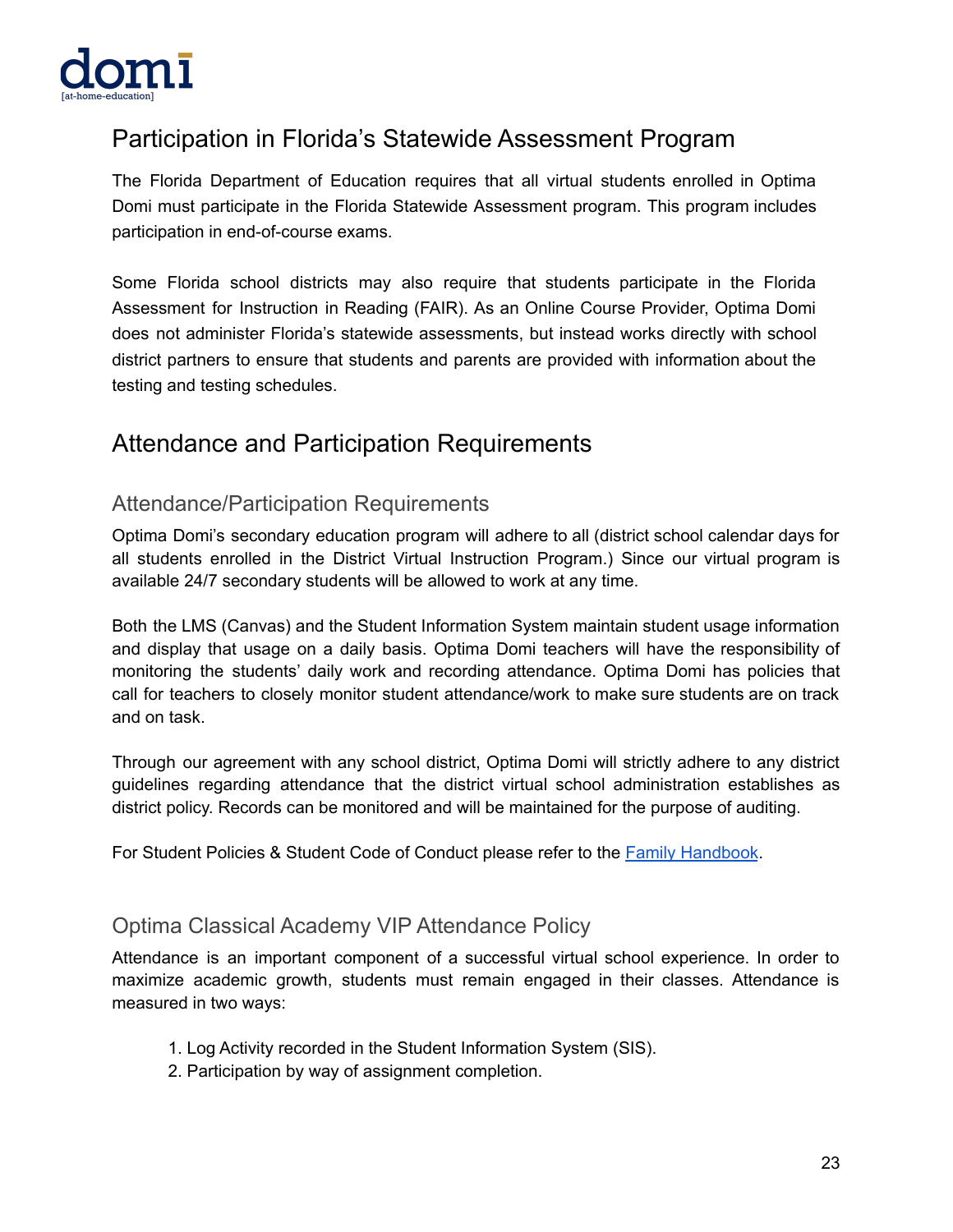

# <span id="page-23-0"></span>Log Activity

Students must log into their accounts and access their classes each school day. A log in to class is the equivalent to attending school each day. Any designated school day where the student does not log into a class will be considered an absence.

### <span id="page-23-1"></span>**Participation**

In order to earn credit for a class students must complete all course work and pass the Final Exam (End of Semester Test). A pacing guide is set up for each course listing the assignments to be completed each week by the student. If a student fails to complete any assignments for a class during the week, regardless of whether the student logged in, the student will be considered absent from that class for the week.

# <span id="page-23-2"></span>Reporting to Home District

At the completion of each nine week period, a report is sent to the home district with the attendance and participation for each student.

#### <span id="page-23-3"></span>**Truancy**

The state of Florida defines truancy as follows:

Florida law defines "habitual truant" as a student who has 15 or more unexcused absences within 90 calendar days with or without the knowledge or consent of the student's parent or guardian, and who is subject to compulsory school attendance.

Students who are determined to be habitual truant, either by not logging into classes each day, or by not participating in each class weekly, will be reported to the home district as truant and removed from the school after consultation with the home district. Warning letters will be sent to the student, parent, and district after 5 unexcused absences, and again after 10 unexcused absences in an attempt to successfully intervene and preserve the student's enrollment.

# <span id="page-23-4"></span>Certification Status and Physical Location of Staff

Certification status and physical location (state of residence) of all administrative and instructional personnel, to include state certification(s), highly-qualified status, out-of field, National Board certified, ESOL-endorsed or similar credential in another state, and reading-endorsed or similar credential in another state.

| <b>Role</b> | <b>Certification Status</b> | <b>State of Residence</b> |
|-------------|-----------------------------|---------------------------|
| ∣ Principal | Not Required                | Florida                   |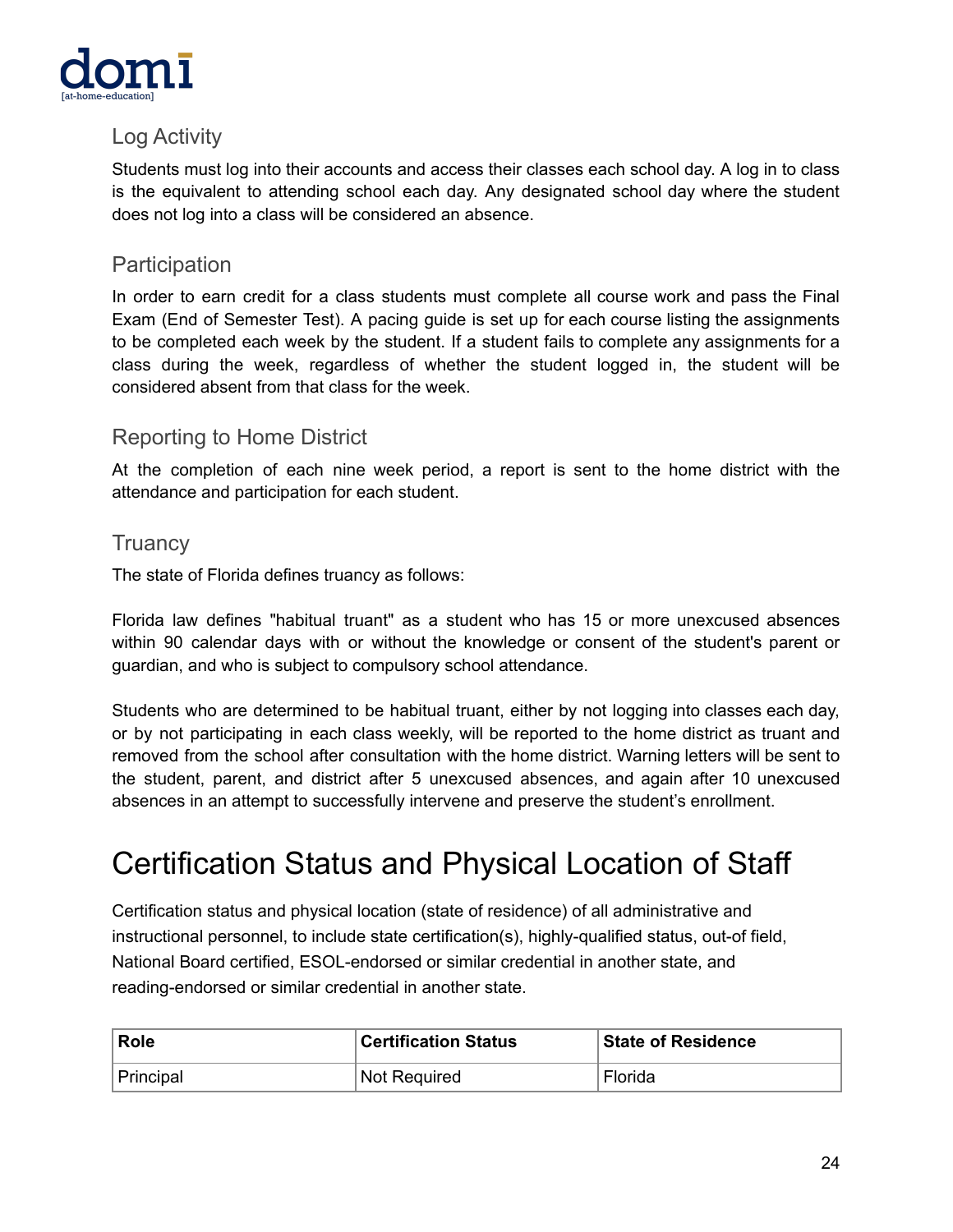

| K-6 Teacher            | <b>Highly Qualified</b> | Florida |
|------------------------|-------------------------|---------|
| <b>Math Teacher</b>    | <b>Highly Qualified</b> | Florida |
| Literature Teacher     | <b>Highly Qualified</b> | Florida |
| <b>History Teacher</b> | <b>Highly Qualified</b> | Florida |
| Science Teacher        | <b>Highly Qualified</b> | Florida |
| Latin Teacher          | <b>Highly Qualified</b> | Florida |

# <span id="page-24-0"></span>Teacher Performance Accountability

All teachers report directly to the Principal. Teacher performance is reviewed on an annual basis. During these reviews, overall performance in terms of grading-time response and the use of feedback, and student's performance in their courses is examined. This includes monitoring each teachers' dashboard, reviewing their to-do list and the rate at which the teacher is grading the material and student performance. At least one of the course gradebooks is reviewed to examine student performance and dive into the latest submissions to make sure the teacher is providing good instructional feedback to the students. This approach improves students' success and confirms that teachers are abiding by the Optima instruction policies. Specific issues or accomplishments are recorded during this review.

To accomplish the teacher's review the Principal utilizes the FCPCS Evaluation tool. The tool is designed to work as a communication tool between the instructor and evaluator. Outlined in the tool are requirements Optima emphasizes to drive successful performance for online students. The teacher's overall performance is evaluated according to the following scale:

- Highly Effective
- Effective
- Developing
- Unsatisfactory

A copy of the FCPCS Evaluation is provided in the table below:

All teachers at Optima are required to maintain a Developing to Highly Effective rating to continue teaching for Optima.

| Domain A<br><b>Indicators</b> | <b>Instructional Design and Lesson Planning</b>                                       |
|-------------------------------|---------------------------------------------------------------------------------------|
| A.1                           | Aligns instruction with state-adopted standards at the appropriate level of<br>rigor. |
| A.2                           | Sequence lessons and concepts to ensure coherence and required prior<br>knowledge.    |
| A.3                           | Designs instruction for students to achieve mastery.                                  |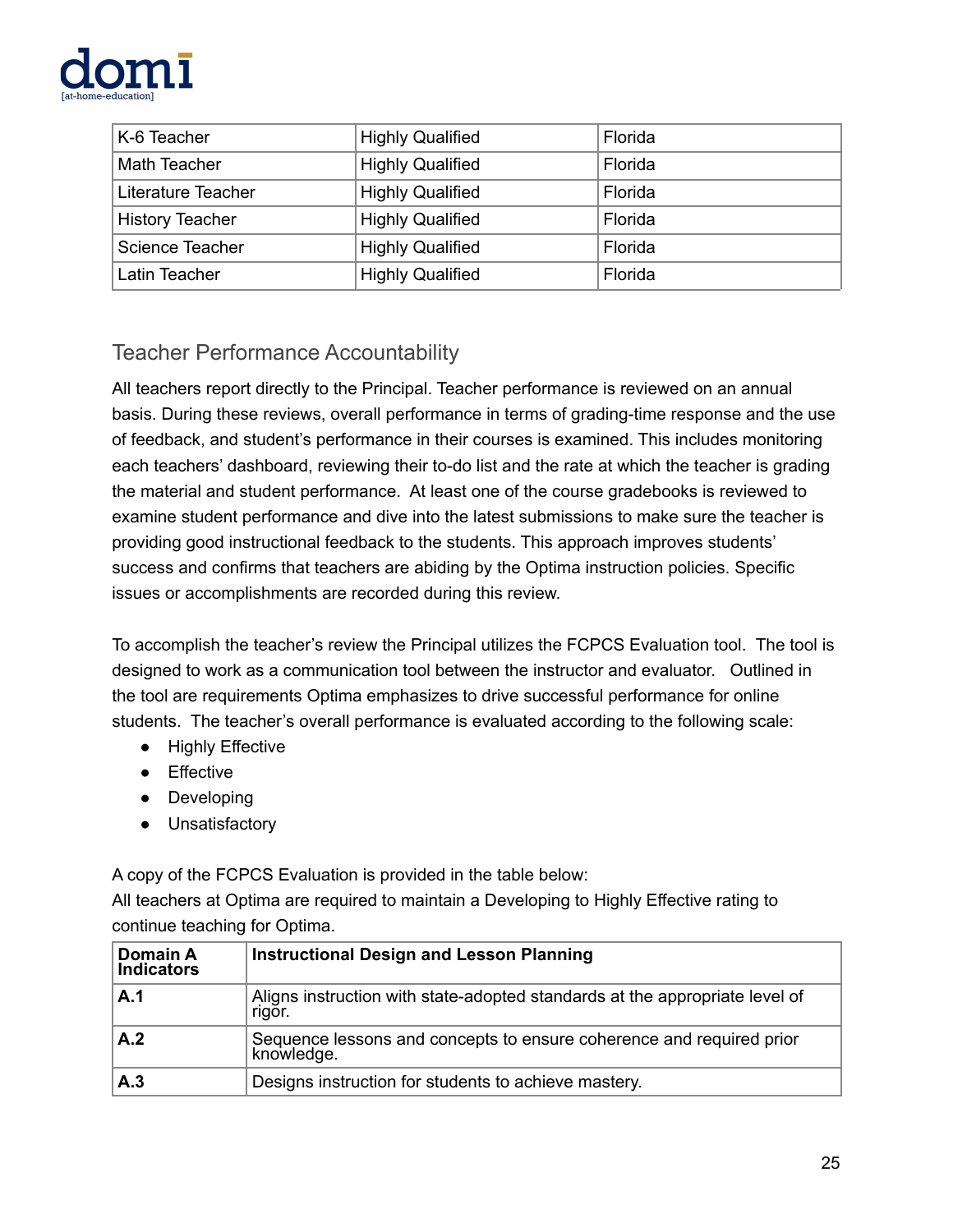

| A.4                                  | Selects appropriate formative assessments to monitor learning.                                                                                                                                                                       |
|--------------------------------------|--------------------------------------------------------------------------------------------------------------------------------------------------------------------------------------------------------------------------------------|
| A.5                                  | Uses diagnostic student data to plan lessons that address the needs of all<br>students.                                                                                                                                              |
| A.6                                  | Develops learning experiences that require students to demonstrate and<br>apply a variety of skills and competencies.                                                                                                                |
| <b>Total Score</b>                   | Assign each indicator a rating of 1-4. To calculate the total score for this<br>domain, add the points in the rating column. Insert the total to the right.<br>(Maximum score for this domain is 24.)                                |
| Domain B<br><b>Indicators</b>        | <b>The Learning Environment</b>                                                                                                                                                                                                      |
| B.1                                  | Organizes, allocates, and manages the resources of time, space, and<br>attention to ensure an optimal learning environment and maximum student<br>learning.                                                                          |
| B.2                                  | Conveys high expectations to all students through verbal interactions with<br>students, lesson delivery, and required student work products.                                                                                         |
| B.3                                  | Monitors student learning, provides immediate, explicit feedback and adjusts<br>activities to meet the needs of all students.                                                                                                        |
| B.4                                  | Demonstrates respect for all students' cultures, backgrounds and diversity.                                                                                                                                                          |
| B.5                                  | Models clear, acceptable oral and written communication skills.                                                                                                                                                                      |
| B.6                                  | Manages individual and class behaviors effectively through a well-planned<br>manağement system.                                                                                                                                      |
| <b>Total Score</b>                   | Assign each indicator a rating of 1-4. To calculate the total score for this<br>domain, add the points in the rating column. Multiply the total score by 2.<br>Insert the total to the right. (Maximum score for this domain is 48.) |
|                                      |                                                                                                                                                                                                                                      |
| <b>Domain C</b><br><b>Indicators</b> | <b>Instructional Delivery and Facilitation</b>                                                                                                                                                                                       |
| C.1                                  | Delivers relevant, engaging and challenging lessons at the appropriate level of rigor to ensure student mastery of state standards.                                                                                                  |
| C.2                                  | Clearly communicates learning goals and instructional procedures to ensure understanding of activities and expectations for student learning.                                                                                        |
| C.3                                  | Identifies gaps in students' knowledge of the content taught and addresses these gaps effectively through instruction that differentiates among students' abilities and learning styles.                                             |
| C.4                                  | Modifies instruction to respond to preconceptions and misconceptions<br>among students and verifies understanding by all students.                                                                                                   |
| C.5                                  | Relates and integrates the subject matter with other disciplines and real-life<br>experiences.                                                                                                                                       |
| C.6                                  | Employs higher-order questioning techniques and resources, including<br>technology, to provide rigorous, comprehensive instruction and promote<br>critical thinking.                                                                 |
| <b>Total Score</b>                   | Assign each indicator a rating of 1-4. To calculate the total score for this<br>domain, add the points in the rating column. Multiply the total score by 2.<br>Insert the total to the right. (Maximum score for this domain is 48.) |
| Domain D<br><b>Indicators</b>        | <b>Assessment</b>                                                                                                                                                                                                                    |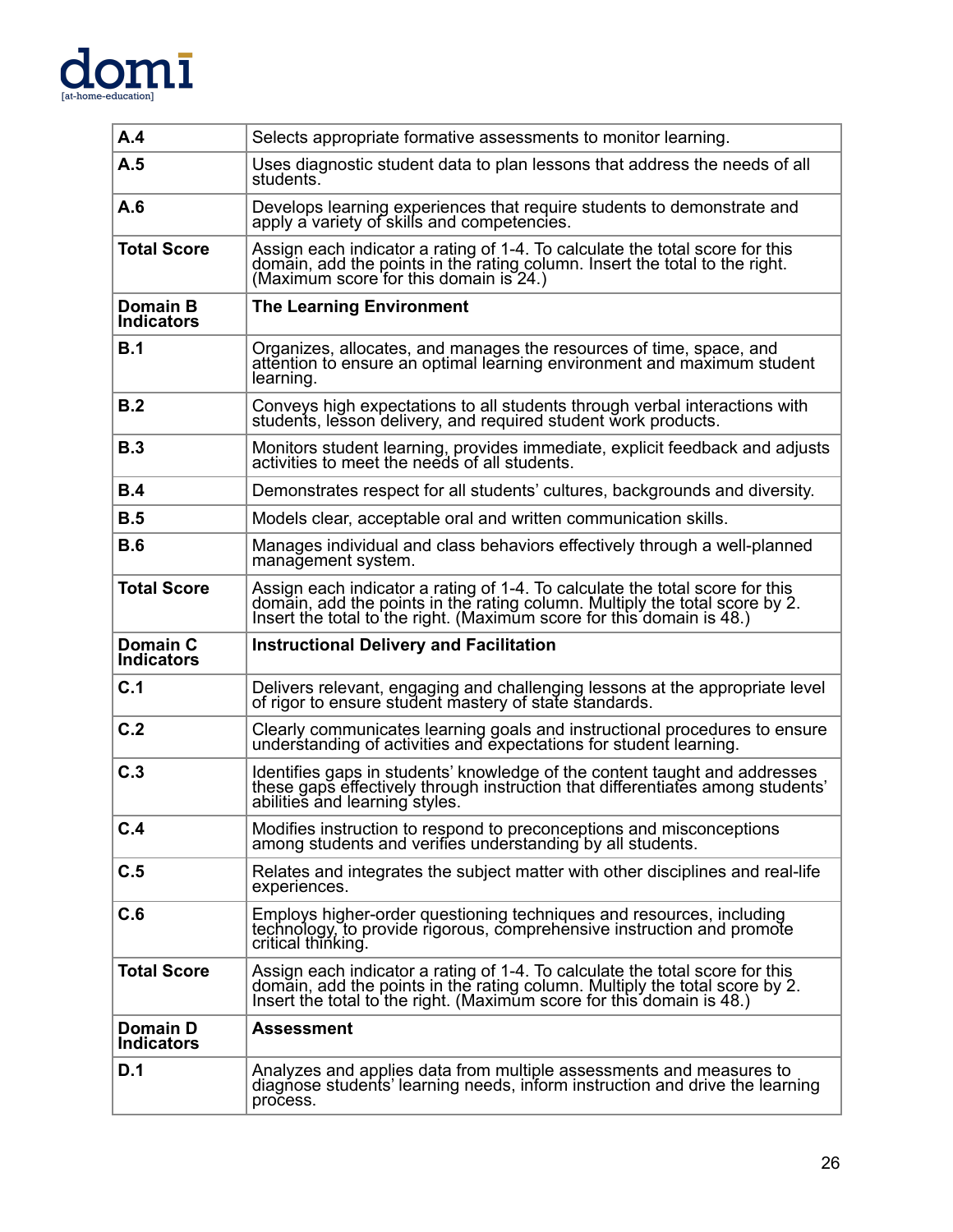# $\underset{\text{[at-home-eduction]}}{\text{dome-education]}}\mathbf{1}$

| D.2                                  | Designs and aligns formative and summative assessments at the<br>appropriate level of rigor that match learning objectives and lead to mastery<br>of standards.                                                                                                                          |
|--------------------------------------|------------------------------------------------------------------------------------------------------------------------------------------------------------------------------------------------------------------------------------------------------------------------------------------|
| D.3                                  | Uses a variety of assessment tools to monitor student progress,<br>achievement, and learning gains of each student regardless of level.                                                                                                                                                  |
| D.4                                  | Modifies assessments and testing conditions to accommodate learning<br>styles and varying levels of knowledge.                                                                                                                                                                           |
| D.5                                  | Shares student outcome data with students and parents through a<br>systematic process throughout the year.                                                                                                                                                                               |
| D.6                                  | Uses technology to organize and integrate assessment information and uses<br>data to inform instruction.                                                                                                                                                                                 |
| <b>Total Score</b>                   | Assign each indicator a rating of 1-4. To calculate the total score for this<br>domain, add the points in the rating column. Multiply the score by two. Insert the total to the right. (Maximum score for this domain is 48.)                                                            |
| <b>Domain E</b><br><b>Indicators</b> | <b>Continuous Professional Improvement</b>                                                                                                                                                                                                                                               |
| E.1                                  | Engages in professional development activities consistent with his/her goals<br>and those of the school.                                                                                                                                                                                 |
| E.2                                  | Sets purposeful professional goals to strengthen the effectiveness of instruction based on students' needs.                                                                                                                                                                              |
| E.3                                  | Uses a variety of data, independently, and in collaboration with colleagues,<br>to evaluate learning outcomes, adjust planning and continuously improve the<br>effectiveness of the lessons.                                                                                             |
| E.4                                  | Collaborates with parents, colleagues and the community to support student<br>learning.                                                                                                                                                                                                  |
| E.5                                  | Implements knowledge and skills learned in professional development in the<br>teaching and learning process.                                                                                                                                                                             |
| <b>Total Score</b>                   | Assign each indicator a rating of 1-4. To calculate the total score for this<br>domain, add the points in the rating column. Insert the total to the right.<br>(Maximum score for this domain is 20.)                                                                                    |
| <b>Domain F</b><br><b>Indicators</b> | <b>Professional Responsibility and Ethical Conduct</b>                                                                                                                                                                                                                                   |
| F.1                                  | Adheres to established laws, policies, rules and regulations.                                                                                                                                                                                                                            |
| F.2                                  | Adheres to the Code of Ethics and Principles of Professional Conduct of the<br>Education Profession; follows school policies; exhibits a professional<br>appearance and behavior; uses appropriate language; and interacts<br>appropriately with students, parents, staff and community. |
| F.3                                  | Maintains accurate records.                                                                                                                                                                                                                                                              |
| F.4                                  | Is punctual with reports, grades, records, and reporting to work.                                                                                                                                                                                                                        |
| F.5                                  | Performs assigned duties.                                                                                                                                                                                                                                                                |
| F.6                                  | Builds professional relationships and collaborates with colleagues to improve<br>the educational program.                                                                                                                                                                                |
| <b>Total Score</b>                   | Assign each indicator a rating of 1-4. To calculate the total score for<br>this domain, add the points in the rating column. Insert the total to the<br>right. (Maximum score for this domain is 24.)                                                                                    |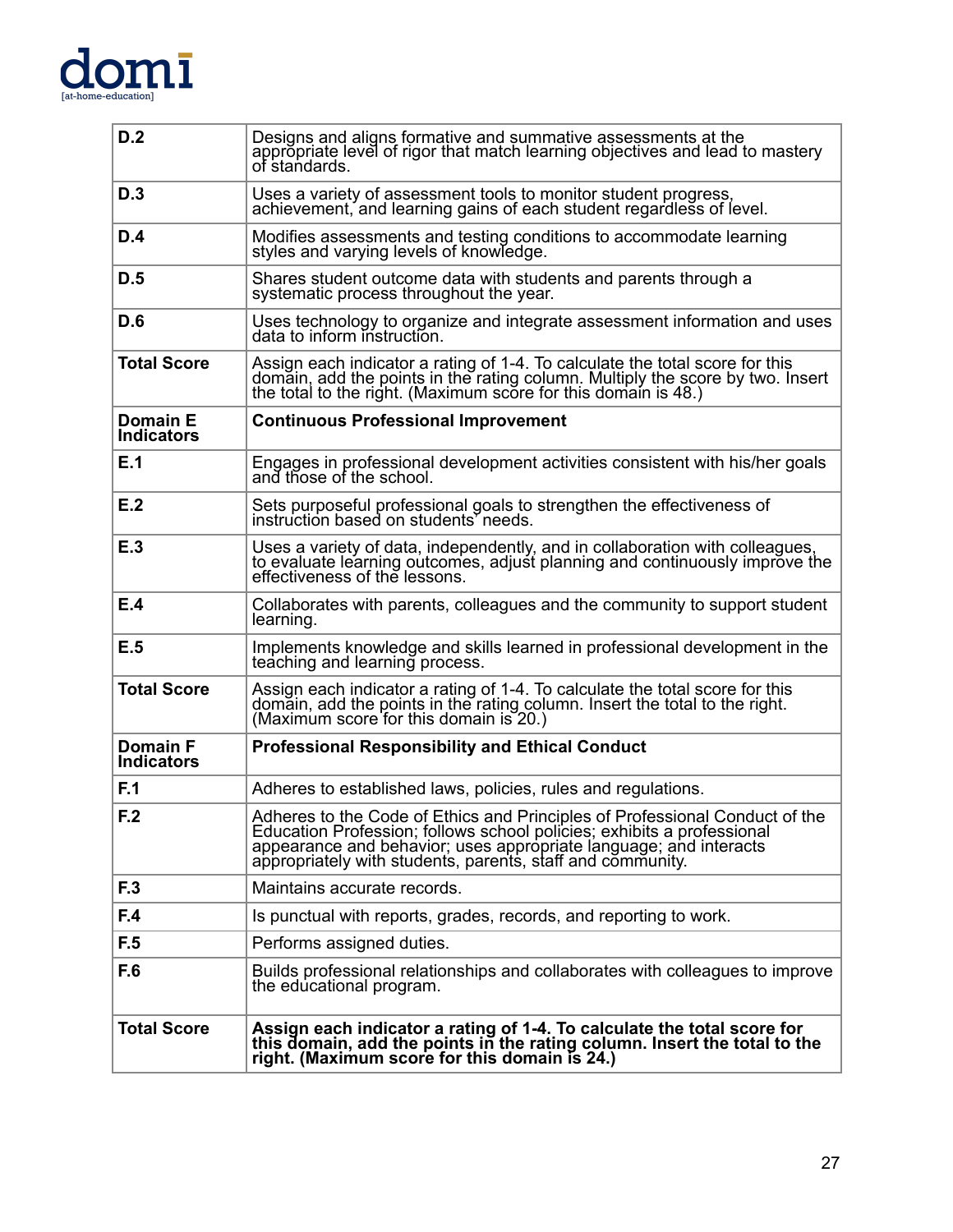

# <span id="page-27-0"></span>Administrative Contact Information

Optima Domi LLC 10270 Immokalee Rd Naples, FL 34120 Phone: 239-399-3885, ext. 504 Fax: 239-935-8251 Email: info@optimadomi.com.

# <span id="page-27-1"></span>Technical Support

help@optimadomi.com

# <span id="page-27-2"></span>Contacting Your Instructor

Instructor Email: Found in Canvas Learning Management System Telephone: Found in Canvas Learning Management System

# <span id="page-27-3"></span>Hours and Availability

Hours and availability of instructional personnel.

- Instructional Hours: 8:00 am-3:30 pm EST
- Office Hours: 2:45-4:00, 6:30-8:00 pm EST, or by appointment

# <span id="page-27-4"></span>Student-Teacher Ratios and Teacher Loads

Average student-teacher ratios and teacher loads for full-time and part-time teachers by virtual grade-level bands K-3, 4-8 and 9-12 and for core and elective courses.

Optima Domi provides exceptional instruction from highly-qualified and state-certified teachers. The instruction is a combination of curriculum with implementation by a certified teacher. Our planned teacher to student ratios for our program is as follows:

- K-3: 1 teacher: 30 students per core course
- 4-8: 1 teacher: 30 students per core course
- 9-12: 1 teacher: 30 students per core course

# <span id="page-27-5"></span>District and State Data Reporting Policy

Optima Domi must maintain and provide all of the required information to report to applicable districts and to DOE directly through the use of integrated information systems which are part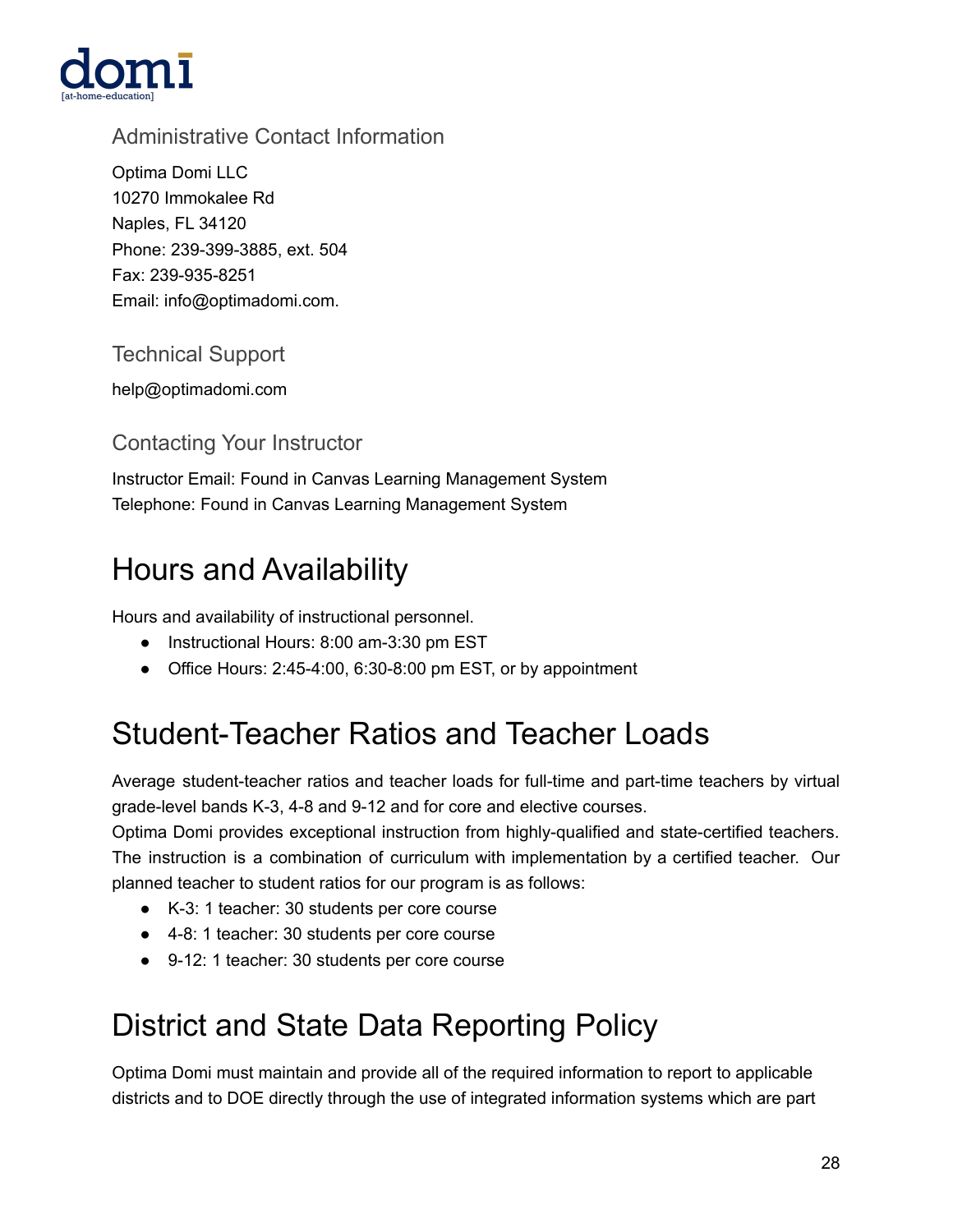

of and compatible with the statewide comprehensive management information system. This information includes, but is not limited to, comprehensive attendance recordkeeping and reporting, standardized testing and student performance outcome reporting, FTE reports, transfer of transcripts, staff certification information and program accountability reporting. These systems incorporate the appropriate state-required data elements, procedures and timelines for state reporting, local recordkeeping, and statewide records transfer as per Rule 6A-1.0014(2), FAC.

Optima Domi must provide any contracted school district with the necessary data to meet its reporting requirements and timelines pursuant to Rule 6A-1.0014(2), FAC. With over 10 years of experience working with school compliance, Optima Domi's data reporting leadership team has extensive knowledge and capabilities to meet all comprehensive educational reporting requirements. The learning management system used by Optima Domi (Canvas), in conjunction with the SIS (Focus), allows Optima Domi to pull any required student usage, performance, or demographic information to provide the district in compliance with state requirements and timelines.

# <span id="page-28-0"></span>Student Standardized Assessment Results in Total and By Subgroup

As Optima Domi is a new virtual instruction provider, completion rates are not yet applicable. We did include assessment results from our parent company's brick and mortar schools. See below:

Student, educator, and school performance accountability outcomes of your virtual program/school. Please include, at minimum, student standardized assessment results in total and by subgroup\* (also provide name of assessment), state assessment results, if available, by total and subgroup, percent of teacher evaluations based on student performance, school grades and AYP, if applicable, other school/program ratings, dropout rates, graduation rates.

\*Subgroups include students from major racial and ethnic groups, economically disadvantaged students, students with disabilities, and students with limited English proficiency.

#### **Student standardized assessment results in total and by subgroup\* (also provide name of assessment),**

Treasure Coast Classical Academy (TCCA and Jacksonville Classical Academy (JXC) FSA scores for 2020-2021 school year.

|       | <b>TCCA</b> |      |            | <b>JXC</b> |
|-------|-------------|------|------------|------------|
| Grade | <b>ELA</b>  | Math | <b>ELA</b> | Math       |
|       | 68          | 65   | 42         | 30         |
|       | 72          | 58   | 45         | 34         |
| 5     | 62          | 50   | 36         | 32         |
|       | 76          | 68   | 51         | 51         |
|       | 73          |      |            |            |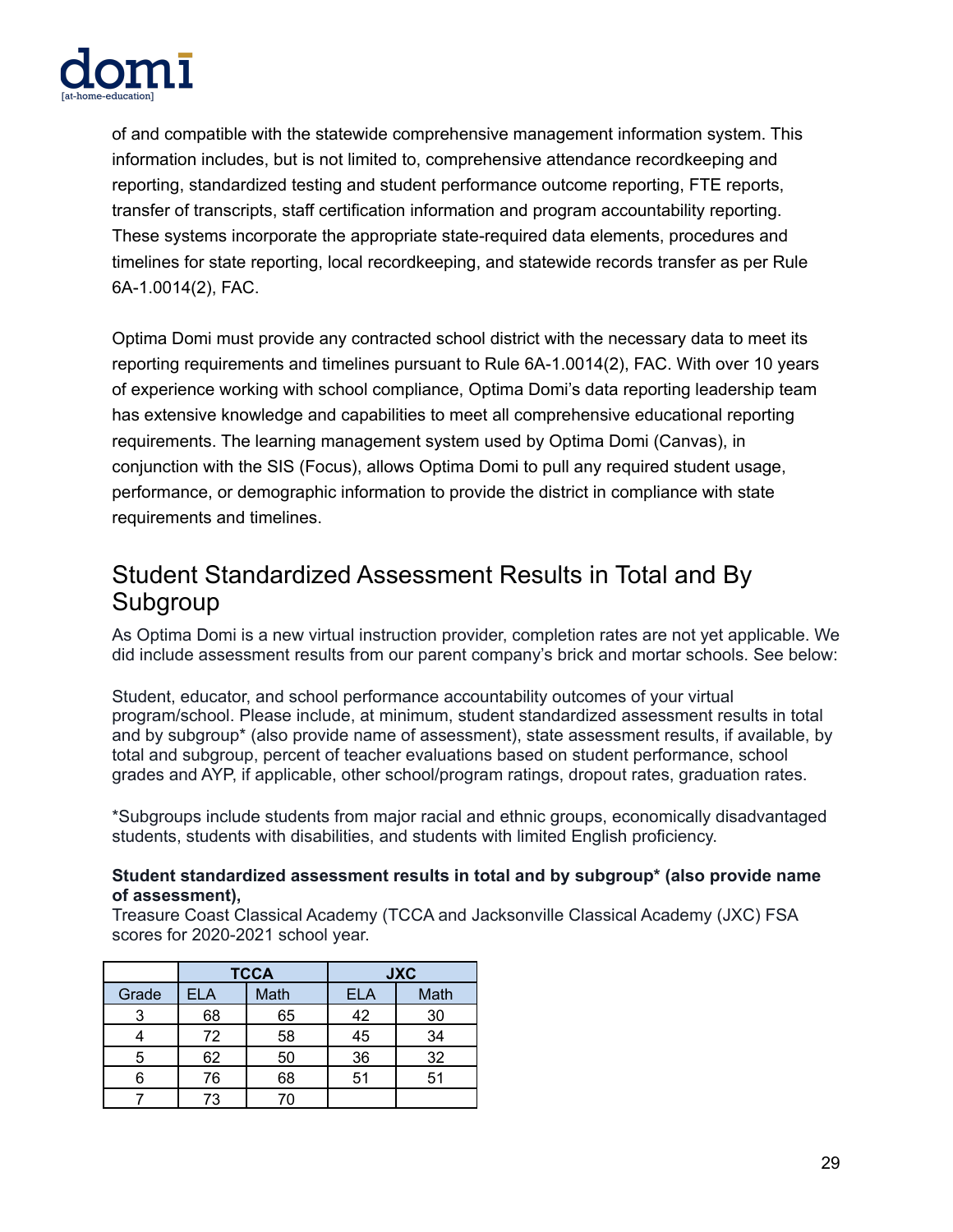

|               | <b>TCCA By Race</b> |      |
|---------------|---------------------|------|
|               | Math<br><b>ELA</b>  |      |
| 1-White       | 70.9                | 61.9 |
| 2-Hispanic    | 71.4                | 60.9 |
| 3-Black       | 69.2                | 50.0 |
| 4-Two or More |                     |      |
| Races         | 60.0                | 66.7 |
| 5-Asian       | 64.3                | 71.4 |

|      | <b>TCCA By ELL</b>                           |      |  |
|------|----------------------------------------------|------|--|
|      | <b>Not Current ELL</b><br><b>Current ELL</b> |      |  |
|      | ** *                                         | 70 7 |  |
| Math | ** *                                         | ຂາ າ |  |

|      | <b>TCCA By ESE</b>    |      |  |
|------|-----------------------|------|--|
|      | <b>SWD</b><br>Non-SWD |      |  |
| FI A | 71.4                  | 63.2 |  |
| Math | 63.2                  |      |  |

|      | <b>TCCA By Economic Status</b> |               |  |
|------|--------------------------------|---------------|--|
|      | Non-Eco.<br>Eco.               |               |  |
|      | Disadvantaged                  | Disadvantaged |  |
| FΙA  | 59.6                           | 72.9          |  |
| Math |                                |               |  |

|               | <b>JXC By Race</b> |         |
|---------------|--------------------|---------|
|               | <b>ELA</b>         | Math    |
| 1-White       | 65.6               | 62.6    |
| 2-Hispanic    | 70.0               | 55.0    |
| 3-Black       | 21.6               | 14.0    |
| 4-Two or More |                    |         |
| Races         | $***$ *            | ** *    |
| 5-Asian       | ** *               | $***$ * |

|      | <b>JXC By ELL</b>  |                 |
|------|--------------------|-----------------|
|      | <b>Current ELL</b> | Not Current ELL |
| = ΙΑ | ** *               | 44 6            |
| Math | ** *               | 39 4            |

|      | JXC By ESE |            |
|------|------------|------------|
|      | Non-SWD    | <b>SWD</b> |
| FI A | 48.5       | 15.4       |
| Math |            | 15.4       |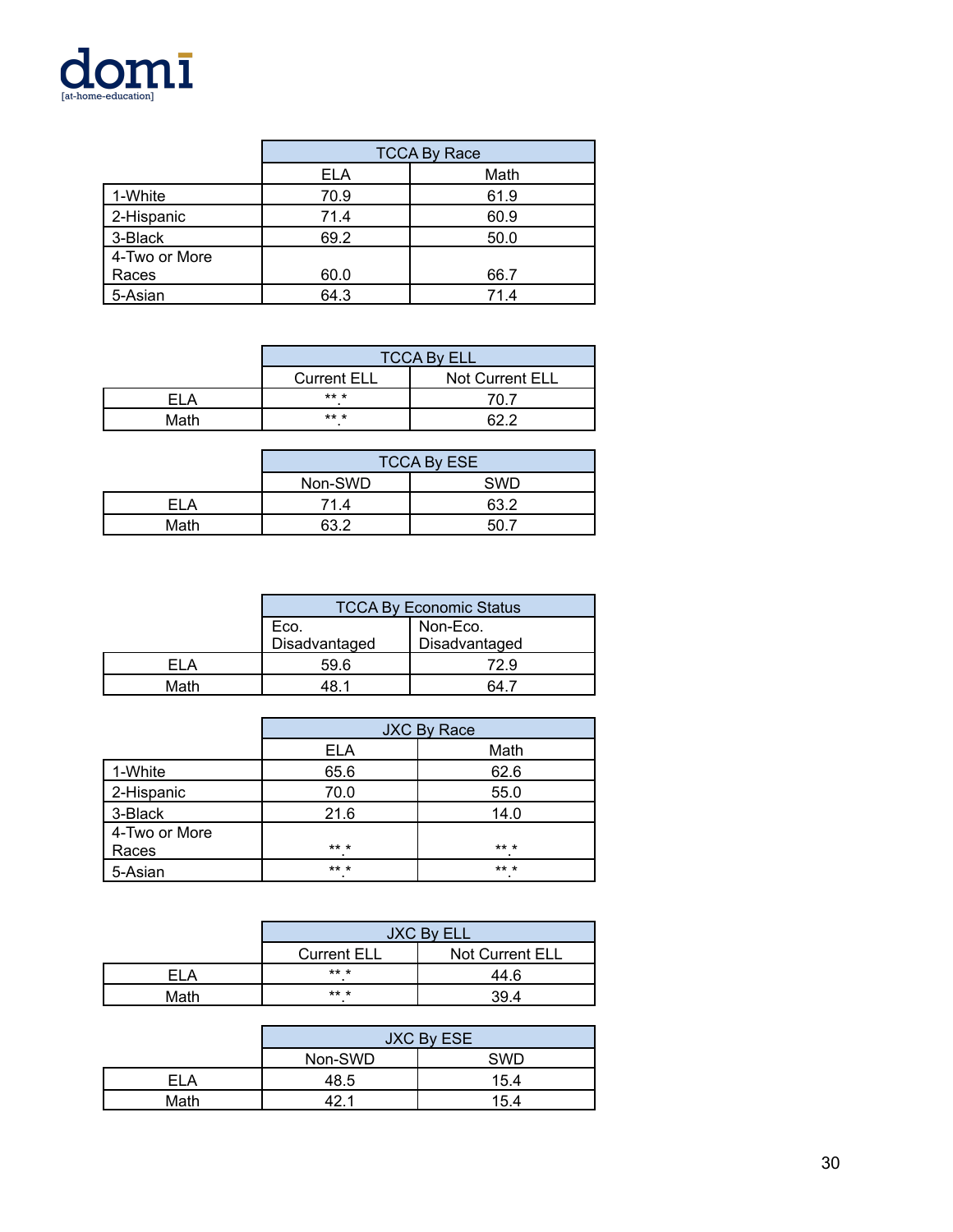

|      | <b>JXC By Economic Status</b> |               |  |
|------|-------------------------------|---------------|--|
|      | Eco.                          | Non-Eco.      |  |
|      | Disadvantaged                 | Disadvantaged |  |
|      | 28.2                          | 62.6          |  |
| Math |                               |               |  |

#### **Percent of teacher evaluations based on student performance,**

We base 34% of our teacher evaluations on school grades which are based on student performance.

#### **School grades and AYP, if applicable, other school/program ratings,**

Due to Covid our schools only had one grade for Treasure Coast Classical Academy. It earned a B in 2020-2021.

#### **Dropout rates,**

Our schools have not had any  $12<sup>th</sup>$  grade classes to have any dropouts.

#### **Graduation rates.**

<span id="page-30-0"></span>Our schools have not had any  $12<sup>th</sup>$  grade classes to have any graduations.

# Security Measures

Optima Domi will heavily leverage proven education infrastructure – provided by high capacity, trusted partners – to ensure user security and password-protected access. The Optima Domi Canvas LMS is hosted by the Instructure team, which has a robust security program guiding development, hosting and ongoing provision. Optima Domi leverages Focus student information system (SIS), with its own well-established information security policies and mechanisms. We only allow authorized internal users to access student data and data in transit is secured by HTTP. All servers are located at Tier 3 data centers with appropriate levels of physical access, including biometrics. All servers are protected by load balancers, traditional firewalls, and web application firewalls.

# <span id="page-30-1"></span>References

#### **1. Dr. David Withun**

Head of School

Jacksonville Classical Academy